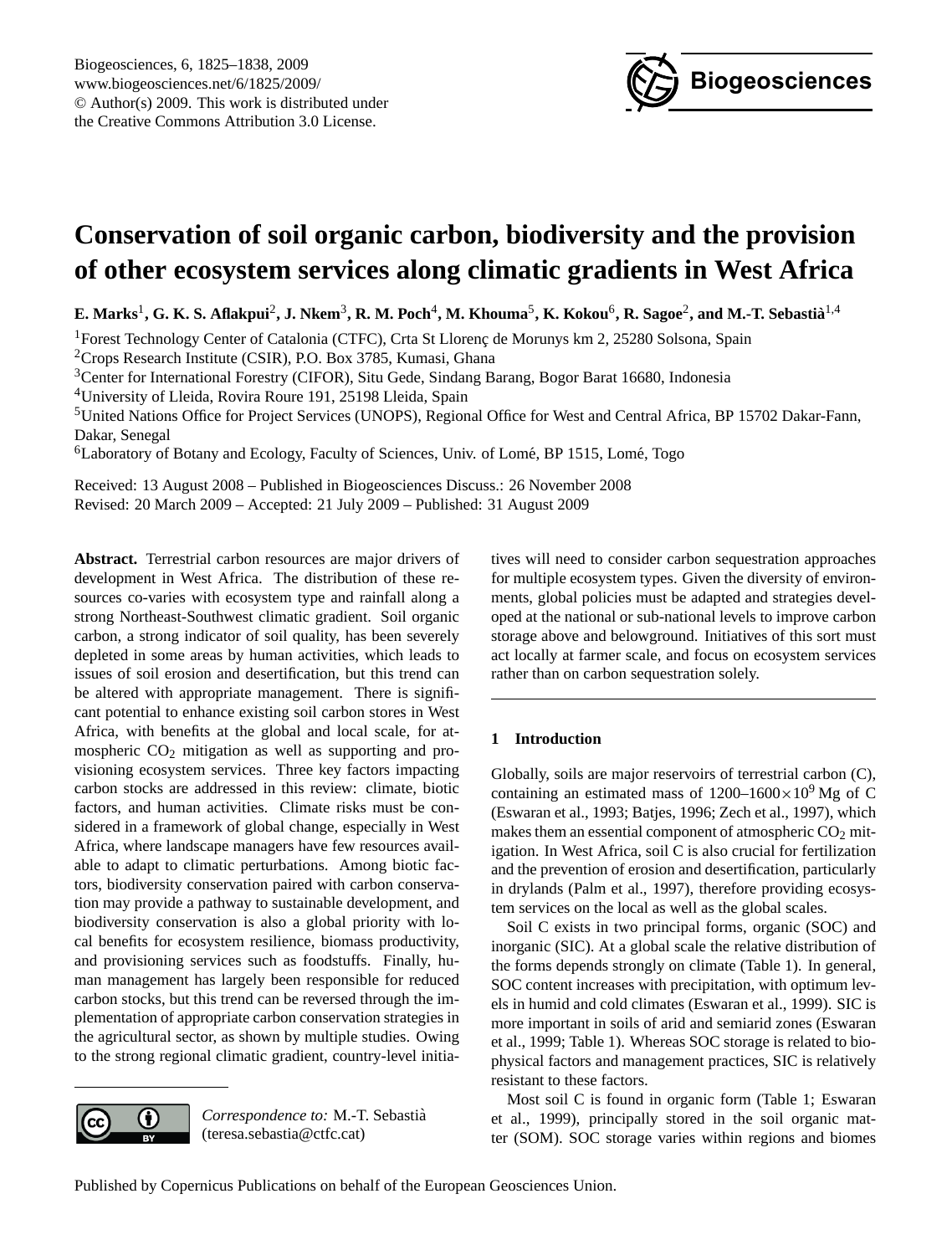| Order           | Area% |      | Organic Carbon | Inorganic Carbon |       | <b>Total Carbon</b> |       |  |
|-----------------|-------|------|----------------|------------------|-------|---------------------|-------|--|
|                 |       | Pg   | $\%$           | Pg               | $\%$  | Pg                  | $\%$  |  |
| <b>Gelisols</b> | 8.6   | 316  | 20.4           | 7                | 0.8   | 323                 | 12.9  |  |
| Histosols       | 1.2   | 179  | 11.6           | $\theta$         | 0.1   | 180                 | 7.2   |  |
| Spodosols       | 2.6   | 64   | 4.1            | 0                | 0.0   | 64                  | 2.6   |  |
| Andisols        | 0.7   | 20   | 1.3            | $\Omega$         | 0.0   | 20                  | 0.8   |  |
| Oxisols         | 7.5   | 126  | 8.1            | $\Omega$         | 0.0   | 126                 | 5.1   |  |
| Vertisols       | 2.4   | 42   | 2.7            | 21               | 2.3   | 64                  | 2.6   |  |
| Aridisols       | 12.0  | 59   | 3.8            | 456              | 48.0  | 515                 | 20.6  |  |
| Ultisols        | 8.4   | 137  | 8.8            | $\Omega$         | 0.0   | 137                 | 5.5   |  |
| Mollisols       | 6.9   | 121  | 7.8            | 116              | 12.2  | 237                 | 9.5   |  |
| Alfisols        | 9.6   | 158  | 10.2           | 43               | 4.5   | 201                 | 8.0   |  |
| Inceptisols     | 9.8   | 190  | 12.2           | 34               | 3.6   | 224                 | 9.0   |  |
| Entisols        | 16.2  | 90   | 5.8            | 263              | 27.7  | 353                 | 14.2  |  |
| Miscellaneous   | 14.1  | 24   | 1.5            | $\Omega$         | 0.0   | 24                  | 1.0   |  |
| Total           | 100.0 | 1526 | 100.0          | 940              | 100.0 | 2468                | 100.0 |  |

**Table 1.** SOC and SIC storage in the world. Source: summarized from Eswaran et al., 1999.

**Table 2.** Carbon stocks and other fertility indicators of granitic soils in different agro-ecological zones in West Africa spanning the N-S climatic gradient. Source: Bationo et al., 2007.

| Agro-ecological zone pH $(H_2O)$ OC $(g \, kg^{-1})$ |     |      |      | Total N $(g \text{ kg}^{-1})$ Total P $(\text{mg kg}^{-1})$ |
|------------------------------------------------------|-----|------|------|-------------------------------------------------------------|
| Equatorial forest                                    | 5.3 | 24.5 | 1.6  | 628                                                         |
| Guinea savannah                                      | 5.7 | 11.7 | 1.39 | 392                                                         |
| Sudan savannah                                       | 6.8 | 3.3  | 0.49 | 287                                                         |

(Table 2). Three major climatic and vegetational zones can be broadly distinguished in West Africa, from South to North and from the coastal to inland areas, designated as the Guinean (humid forest), Sudanian (savannah), and Sahelian (desert and semi-desert) zones (White, 1983), and SOC varies considerably across these zones (Table 2). Vegetation distribution matches the strong climatic gradient, from the humid Guinean forests in the coastal south-western areas, through the savannahs in the semi-arid intermediate belt, into the desert and semi-desert inner continental areas. The transition between semi-deciduous forests and savannahs also represents an interaction between climate, biota and human activities (Latham et al., 1970; Jordan, 1983; Jenik, 1994) along the climate-driven soil fertility gradient (Table 2).

In addition to SOM formation, SOC storage depends on SOC stabilization. Processes driving SOC stabilization can be abiotic, including those directly or indirectly depending on temperature and precipitation, or biotic, including productivity and organic matter decomposition (Trumbore, 1997; Thornley and Cannell, 2001; Schulze, 2006). SOC accumulation can also be modified through management. In West Africa, Hien et al. (2006) found 61 Mg C ha<sup>-1</sup> under natural savannah, 25 Mg C ha−<sup>1</sup> under crops amended with organic manure, and  $16 \text{Mg} \text{C} \text{h} \text{a}^{-1}$  under unmanured crops within a depth of 30 cm.

The West African region is heavily dependent on climatesensitive sectors like agriculture, pastoral practices, forestry, fisheries, etc. These sectors are also C-based systems, emphasizing the pivotal role of both above and belowground C in the provisioning of ecosystem goods and services. SOC in various pools (either in plant biomass, litter or soil) constitutes a major driver of development in West Africa, and underlies major ecosystem services such as nutrient and soil moisture retention that contribute to plant productivity (Fischer et al., 2006).

The dynamic connection between soil resources and household livelihood could be viewed through food insecurity that also contributes to the vulnerability of West Africa to climate impacts according to the IPCC fourth assessment report (IPCC, 2007b). Africa has continuously experienced declining agricultural productivity per head that stands at 0.4% between 2000 and 2004 (UNEP, 2007). This limits the realization of the Millennium Development Goal (MDG 1; Millennium Ecosystem Assessment, 2005). Decline in soil productivity is invariably linked to changes in the SOM pools that prevail in West Africa with increasing human activities of land transformation, especially under increasing population. Lui et al. (2004) highlighted the trend of decreasing total C stocks both in vegetation and soils, and predicted that this will continue through the 21st century unless measures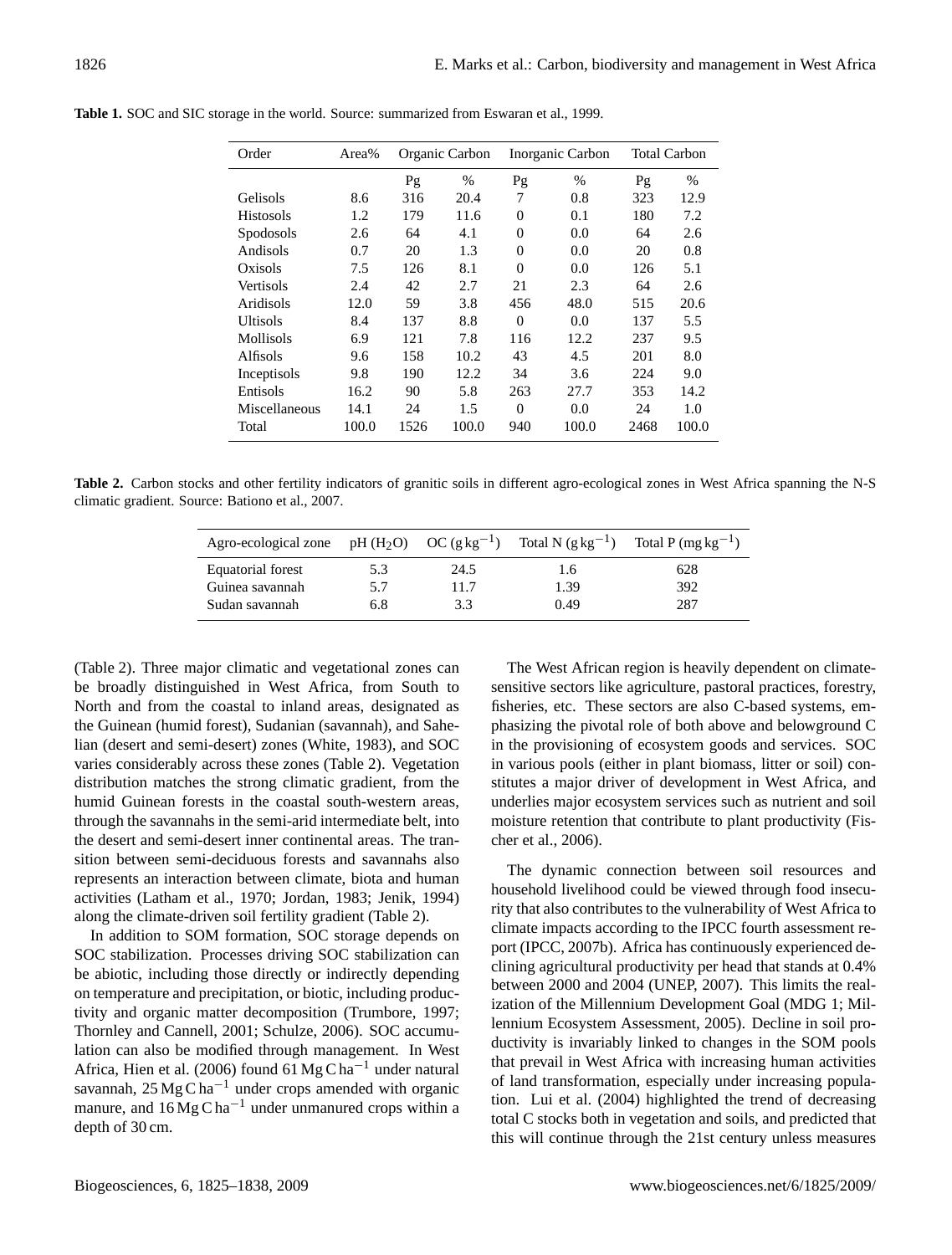|                                                  | West Africa and North Africa region | Global dryland system |
|--------------------------------------------------|-------------------------------------|-----------------------|
| Strategy                                         | $(TgCyr^{-1})$                      | $(Tg C yr-1)$         |
| <b>Desertification Control</b>                   | $40 - 100$                          | $200 - 300$           |
| Reclamation of salt-affected lands               | $9 - 18$                            | $200 - 400$           |
| Agricultural intensification on undegraded soils | $6 - 12$                            | $10 - 20$             |
| Fuel C offset                                    | 88-175                              | $300 - 500$           |
| Soil C sequestration under biofuel planting      | $25 - 75$                           | <b>NA</b>             |
| Total                                            | 168-380                             | 710-1220              |

**Table 3.** Potential of the West Africa North Africa (WANA) region (Lal, 2002) and the global dryland systems to sequester C under various strategies. Source: Lal, 2002.



depletion impacts: 1) soil fertility, 2) ecological services, 3) food security with impacts on livelihood, and 4) environmental quality and safety. The cycle can be broken by improving soil fertility by enhancing the soil organic matter pool using sustainable technologies for improved management of water and nutrients, including no-till farming, composts, mulching, cover crops, water harvesting, and agroforestry. Modified from Lal, 2004. **Fig. 1.** Diagram showing the cycle associated with soil carbon depletion witnessed in African cereal farming systems. Soil carbon

agriculture expansion into marginal areas as a result of inpractices are put in place. In many cases soil mining and creasing land pressures in West Africa have both depleted soils of their C and nutrients and led to erosion (Bationo et al., 2007; Fig. 1). Appropriate land use management can reverse this trend and lead to substantial storage of C in soils, hence contributing to ecosystem fertility but also greenhouse gas mitigation (Table 3). If management (including desertification control) were enacted, the contribution to C sequestration in the West and North African region is estimated to be 23–31% of the total potential for all global drylands (Lal, 2002).

In this review we discuss the importance of SOC in West Africa for climate change mitigation and conservation of soil fertility. These two goals, along with others, may be compatible in some forestry or agriculture applications in West Africa, and we show that temporal C dynamics and sequestration capacity will differ between systems. We also present key climatic, biotic, and human-derived drivers of soil C in the region, and we give particular consideration to the role of biodiversity in C storage because of the potential complementarity between C sequestration and biodiversity conservation. Finally we discuss patterns of land use and management, and how social structures may affect the accumulation of SOC. Overall, this synthesis is aimed towards identifying the processes that have the greatest effect on soil C–based ecosystem service provision, and how increased soil C sequestration might be achieved to assist both local sustainability and climate change mitigation (Fig. 2).

# **2 Global relevance – climate change mitigation and the carbon cycle**

## **2.1 Climate changes and soil C release in Africa**

New research on climate-biosphere interactions and feedback effects on the terrestrial C cycle is emerging from Africa (this special issue) in the form of the CARBOAFRICA project. Through comparison of different climate- $CO<sub>2</sub>$  circulation models (Friedlingstein et al., 2008), it appears that under anticipated climate change regimes West Africa will experience losses of Net Ecosystem Productivity (NEP) as a result of reduced precipitation, and reduction of soil C stores through increased heterotrophic activity due to temperature. Warming and wetting of a very limited portion of the West African coastal tropical region is expected to increase overall gross primary production for tropical forests, but the net prediction, nonetheless, is a soil C loss of  $-100-2000 \text{ g C m}^{-2}$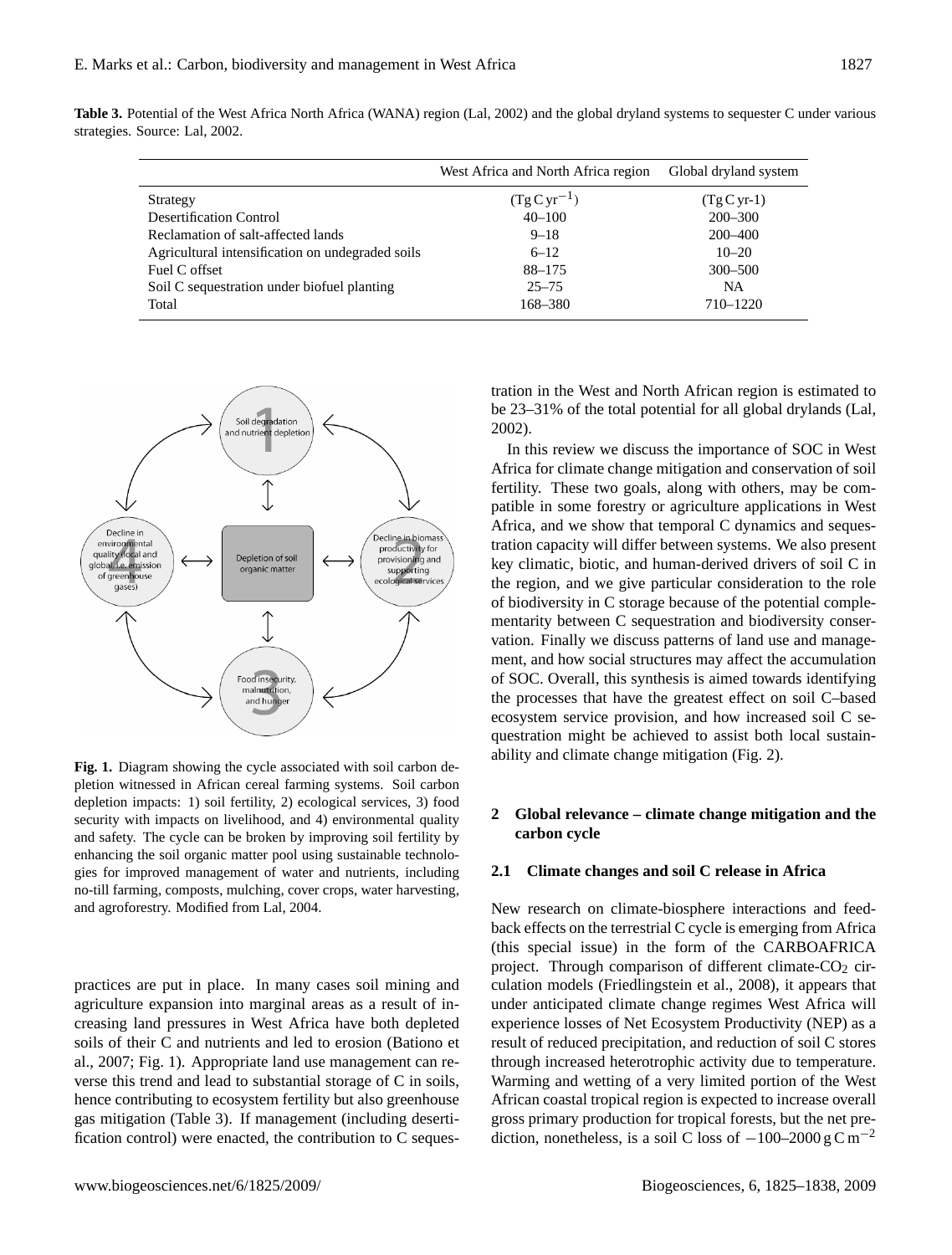

Fig. 2. Conceptual diagram of three factors of high importance which can positively influence carbon sequestration in West Africa, promoting ecosystem service provision at the global and local scales. 1: Agricultural best practices may vary depending on ecosystem type or environmental conditions, but commonlydiscussed practices to preserve soil C include erosion control, conservation tillage, improved fallow systems, and integration of manure or crop residues. 2: Pairing biodiversity conservation with Cconservation initiatives may be possible in tropical zones with high biodiversity. 3: Social factors influence a smallholder's ability to **Fig. 2.** Conceptual diagram of three factors of high imporinvest labour and resources in C-conservation or sequestration.

as estimated to the year 2090. This may translate into losses of 13–22% in of total soil C tropical forest zones such as the Senegal River valley, and up to 16% for savannah ecosystems (Hien et al., 2006; Woomer et al., 2004a).

ecosystems, the distribution and magnitude of these changes While precipitation losses are expected in West Africa remain unclear. Following the aforementioned study by Frieldingstein and colleagues, predictions using the IPSL-CM4-LOOP model predict severe precipitation losses  $(-100-200 \text{ mm yr}^{-1})$  in the savannah regions with decreasing effect northward towards the Sahel, whereas predictions using the IMOGEN model have precipitation losses localized more to North-West including Northern Senegal, Mauritania and Mali, and rainfall increases in the savannah regions. Soil C losses and heterotrophic respiration will be greatest in the tropical regions, decreasing northward towards the Sahel.

It must be recognized that, while large scale modeling exercises can help predict general trends especially at the continent scale, temperature and precipitation alone are not the only factors affecting decomposition rates of SOC (Giardina and Ryan, 2000). Other factors, such as soil clay content, available moisture, and C quality may intercede against increases in decomposition promoted by higher temperatures. Methane and CO<sub>2</sub> emission measurements in Burkina Faso

show that soils under natural savannahs are net sources of CH4, which is attributed to local waterlogging; whilst croplands act as marginal CH<sub>4</sub> sinks. Termite activity increased the  $CH_4$  emissions in two orders of magnitude (Brümmer et al., 2009). Since termite mounds are eliminated in croplands, the conversion of natural savannah to agricultural land implies a reduction of C release from the soil (Brümmer et al.,  $2009$ ), and a higher mitigation potential, since CH<sub>4</sub> has a  $25$ times higher global warming potential than  $CO<sub>2</sub>$ . There are other local factors, such as litter quality, evaluated for example by lignin content, that vary between ecosystem types, so estimations must take place at the ecosystem level, and caution must be taken in "scaling up" to the biome or landscape (Rustad et al., 2001).

In summary, with appreciation for the preliminary and generalized nature of the above conclusions, what should be noted from climate predictions is differing susceptibility of forest and savannah ecosystems to soil C loss, which generally translates to decreasing susceptibility from the West African coast inland and northward. What remains to be seen is how management may be able to decrease susceptibility to temperature changes, including more research on the factors limiting microbial communities responsible for C oxidation.

### **2.2 Contribution to mitigation of global warming**

Between 2000 and 2006, fossil fuel emission has increased globally by  $3.3\% \text{ yr}^{-1}$ . In 2004, 73% of global emissions growth was accounted for by the developing and leastdeveloped economies (Raupach et al., 2007). However, the regional per-capita emissions and per-capita primary energy consumption of most West African countries are 1/10 of the global average (Raupach et al., 2007). The difference offers the opportunity for a different development model in the region. Climate change mitigation is a shared responsibility, and West Africa is one of the most vulnerable areas (Niasse et al., 2004).

Greenhouse gas (GHG) emission from soils is linked to soil degradation (Lal and Bruce, 1999). Soil C loss through soil erosion, in combination with mineralization of the dislodged C is estimated to be  $4-6$  Pg yr<sup>-1</sup>, with mineralization accounting for 20% of the erosion-induced emissions (Lal, 2003). The semi-arid and sub-humid regions of Africa have the highest potential for C sequestration in the world but the soils are severely degraded. West Africa holds significant amounts of SOC, about 4.2–4.5 kg C m<sup>-2</sup> (Batjes, 2001), but contributed more than 50% of the net emission of C to the atmosphere in 1980 in Africa (Houghton et al., 1987). This contribution was mainly driven by deforestation, and other forms of land use change like expansion of agriculture, overcultivation of existing agricultural land and extensive gathering of fuelwood. By the end of the last century, 50–70% of West African land was under a management regime with minimal C returns to the soil (Tiessen et al., 1998).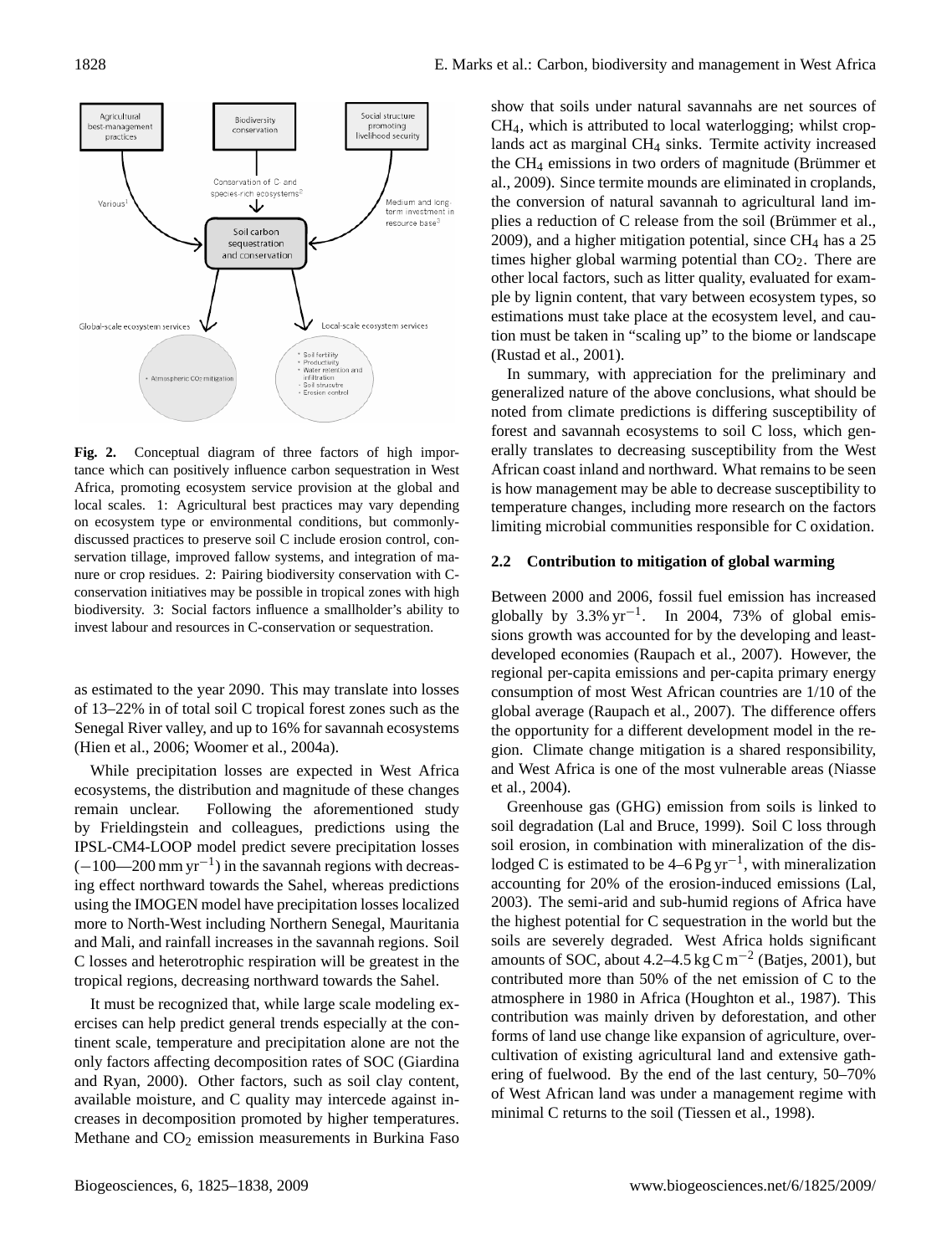There is overwhelming consensus in the global climate change policy arena that mitigation actions provide the most effective  $CO_2$  emission offset (Canadell et al., 2007). One efficient way to proceed is through C sequestration in soils. The C sequestration potential under proper management of cropland globally is estimated at  $0.08-0.12 \text{Pg yr}^{-1}$  by erosion control and 0.15–0.175 Pg yr<sup>-1</sup>, for example through conservation tillage (Lal and Bruce, 1999; Lal, 2004). Assuming that degraded grasslands in Senegal may be restored to woody grasslands over 20 years, then C sequestration rates of 0.77 Mg C ha<sup>-1</sup> yr<sup>-1</sup> may be achieved (Woomer et al., 2004a). Agroforestry simulations involving *Faidherbia albida* (Del.) Chev. and *Leucaena leucocephala* (Lam.) de-Wit. in Senegal also resulted in promising C gain  $(+0.22)$ and +0.12 Mg C ha<sup>-1</sup> yr<sup>-1</sup>, respectively), suggesting that improving agricultural practices is key to enhancing food production and mitigating climate change (Tschakert et al., 2004). Woody biomass C was found more sensitive to longterm changes in precipitation and temperature than soil C (Tschakert, et al. 2004). Nonetheless, tropical deforestation averages 13 millions hectares each year, significantly contributing to emissions (Canadell et al., 2007).

# **2.3 Short, medium, and long-term impact of climate change mitigation measures in West Africa**

Over 30% of  $CO<sub>2</sub>$  emissions originate from agricultural and forestry sectors (IPCC, 2007). The Fourth Assessment Report of IPCC (2007) indicates cost effective GHG mitigation strategies in forest and agriculture sectors through improved practices, particularly in cropland grazing, rice cultivation techniques, livestock and manure management (to reduce CH<sub>4</sub> emissions), nitrogen fertilisation (to reduce  $N_2O$ emissions), irrigation efficiency; as well as restoration of cultivated peaty soils and degraded lands. Forest practices include afforestation, reforestation, forest management, and mapping land use change, water use, erosion control and soil protection. Agricultural production, including access to food, is projected to be severely compromised in many African countries with climate change. Estimates in Senegal suggest a potential decrease of 30% in plant production with climatic changes, and the potential to store 31% C from improved management practices (Parton et al., 2004). By 2020, yields from rain-fed agriculture could be reduced by up to 50% in some countries. This would further adversely affect food security and exacerbate malnutrition (IPCC, 2007). Mitigation efforts over the next 20–30 years will determine humanity's ability to achieve lower stabilization levels and avoid the worst effects of climate change (IPCC, 2007).

Technological options to increase the C pool in soils have to be used with reservation, since some of the practices may release C, either due to particular environmental circumstances, or when taking into consideration other C pools linked to soils in order to make the global C budget of the ecosystem (Lal, 2004). The relationships among the main processes of loss or accumulation of soil C are very complex, and there are many human activities affecting them. As examples, three recommended activities – irrigation, chemical fertilization and manure application- can have drawbacks. Depending on the technology applied, the costs of pumping water, land levelling, and associated expenses can counteract the benefits of irrigation on C storage. Likewise, irrigation with groundwater may imply the degassing of the  $CO<sub>2</sub>$ when taken to the surface and the subsequent precipitation of calcite in the soil, which releases  $CO<sub>2</sub>$  (Schlesinger, 2000). Fertilization, needed to balance the stochiometric relations among organic constituents, has implicit costs of production and application that release C to the atmosphere, particularly when chemical. Some estimates show that biomass needs for manure production by cattle for a given surface are about 6 times the net primary production in this surface (Schlesinger, 2000). Taking this into consideration, crop residue management is more efficient than manure application.

### **3 Local relevance – SOM and nutrient cycling**

#### **3.1 Soil quality, SOM, and ecosystem services**

According to Stewart et al. (2007), the C saturation capacity of the soil is not predetermined for each soil type, but depends strongly on the management practices of the system. These authors suggest that agroecosystems under disturbance may never attain an absolute C saturation level, due to accelerated OM decomposition by tillage (Fig. 3). Otherwise, the soil attainable capacity is finite, and can be filled over 20–50 years (Lal, 2004). This is of particular importance when considering strategies to improve SOC stocks, since the maximum attainment period is 5–20 years after adoption of the recommended management practices (Lal, 2004).

Soil C, productivity, and degradative processes are closely related (Vågen et al., 2005; Roose and Bathès, 2001). C sequestration in soil provides benefits of improved soil quality (fertility, water holding capacity, resistance to erosion) and ecosystem functioning through contributions to ecosystem services: biomass production; storing, filtering and transforming nutrients and water; reducing soil temperature extremes and soil water loss; improving soil structure, water infiltration and water-holding capacity; hosting the biodiversity pool; acting as a platform for most human activities; providing raw materials; acting as C pool; and storing geological and archaeological heritage (Craswell and Leffroy, 2001; Table 4). As an important indicator of soil quality, SOC sequestration and conservation becomes a strategy to achieve food security (Fig. 2). Organic C stocks alone have been shown to describe 78% of the variability of maize yields in Nigeria (Smaling and Dixon, 2006).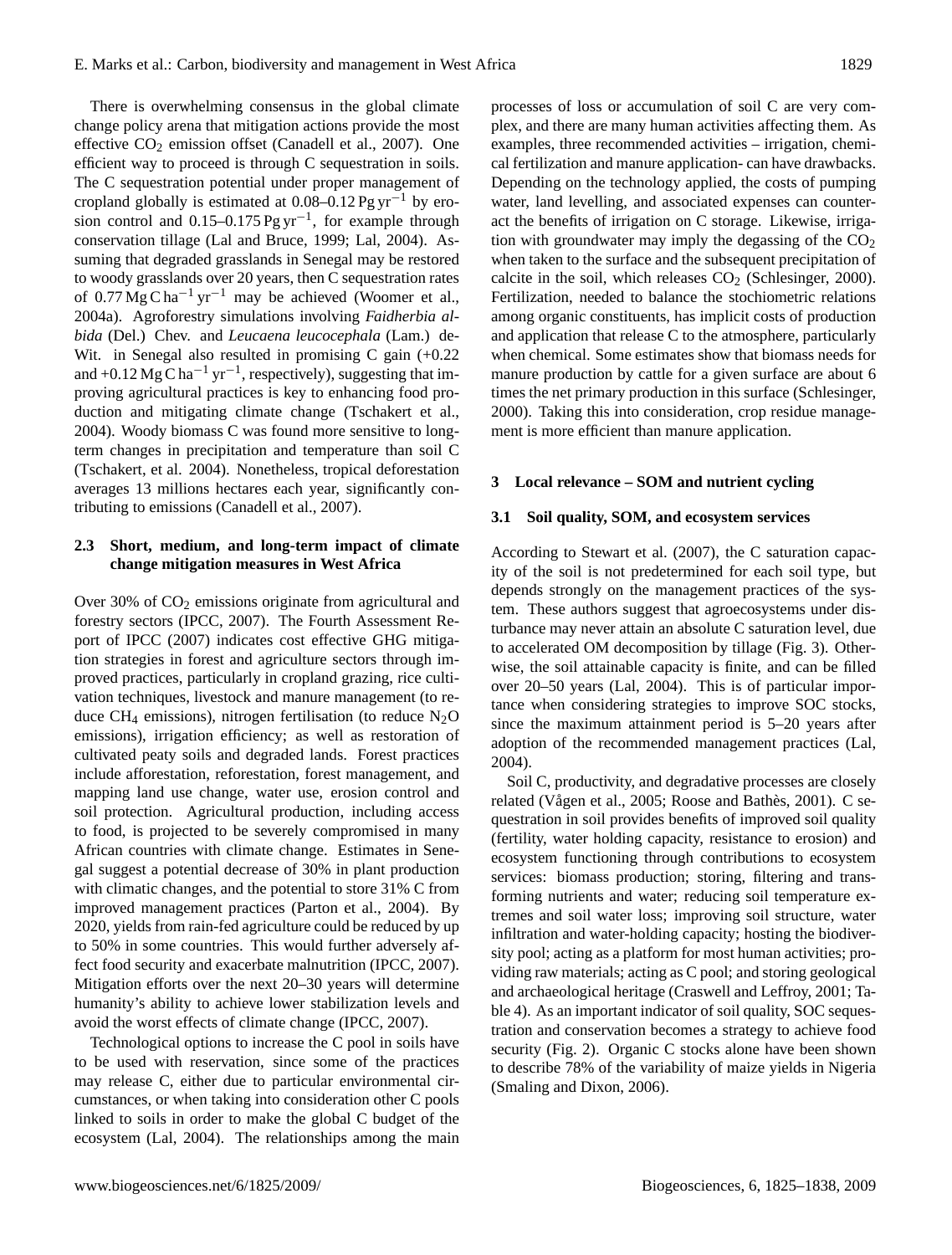| <b>Table 4.</b> Ecosystem services derived from soil organic carbon pool. Modified from Lal, 2004. |  |  |  |  |  |  |  |  |  |  |
|----------------------------------------------------------------------------------------------------|--|--|--|--|--|--|--|--|--|--|
|----------------------------------------------------------------------------------------------------|--|--|--|--|--|--|--|--|--|--|

| On-site benefits                                            | Off-site benefits                                            |
|-------------------------------------------------------------|--------------------------------------------------------------|
| Improvement in soil quality                                 | Improvement of water quality                                 |
| Increase in available water capacity                        | Decrease in transport of pollutants                          |
| Increase in nutrient retention                              | Biodegradation and denaturing of pollutants and contami-     |
| Improvement in soil structure and tilth                     | nants                                                        |
| Buffering against changes in pH                             | Reduction in sediment load and siltation of water bodies     |
| Enhancement of soil biotic activity                         | Decreased in non-point source pollution                      |
| Improvements in soil moisture and temperature regimes       | Reduction in hypoxia risk in water bodies                    |
| Increase in agronomic/forest productivity                   | Less damage to coastal ecosystems                            |
| Increase in crop yield                                      | Low risk by floods and sedimentation                         |
| Increase in use efficiency of input (fertilizers and water) | Decrease in transport of pollutants out of the ecosystem     |
| Decrease in losses of soil amendments by runoff, erosion    | Improvement in air quality                                   |
| and leaching                                                | Reduction in rate of enrichment of GHG                       |
| Improvements in soil conditions                             | Decrease in wind-borne sediments                             |
| Sustainability and food security                            | Improvement in biodiversity                                  |
| Increase in sustainable use of perturbed soil and water re- | Increase in soil biodiversity                                |
| sources                                                     | Improvement in wildlife habitat and species diversity on re- |
| Food security increase                                      | stored ecosystems                                            |
| Additional income from trading C credits                    | Improvement in aesthetic and cultural value                  |
| Improvement in nutritional value of food and avoidance of   | Desertification control                                      |
| hidden hunger                                               | Restoration of desertified lands                             |
|                                                             | Reversal of degradation trends                               |
|                                                             | Strengthening elemental recycling mechanisms                 |



composition regimes produced by management scenarios. NT, notillage; CT, conventional tillage. Steady-state SOC content will be greater for NT than for CT under the same C input level, since NT has a reduced specific decomposition rate compared to CT. Effective stabilization capacity is the upper limit to  $C$  storage as a function of the different specific decomposition rates. These systems are not considered saturated due to C decomposition conditions dominating C stabilization. Source: Stewart et al., 2007 (copyright Springer). **Fig. 3.** Soil carbon accumulation dynamics under theoretical de-

# **3.2 Terrestrial carbon in West Africa: management considerations with local relevance**

Management practices are being developed in West Africa that target the improvement of soil quality using soil C as a primary indicator of services such as productivity and erosion control. Those management practices consist of addition of high amounts of biomass to the soil, minimal soil disturbance, conservation of soil and water, improvement of soil structure, enhancement of activity and species diversity of soil fauna, and strengthening of mechanisms of elemental cycling (Table 5; Lal, 2004). Lal (2004) demonstrated potential crop yield increase by 20–40 kg ha<sup>-1</sup> for wheat,  $10-20$  kg ha<sup>-1</sup> for maize, and 0.5 to 1 kg ha<sup>-1</sup> for cowpea through one Mg increase in soil C pool on degraded cropland. Also, the Greening of the Sahel project in Niger (US-AID) demonstrated that assisted natural regeneration (RNA) provides short-term increases in soil fertility in addition to improving the microclimate (Larwanou et al., 2007).

Restoration of degraded soils has the potential to provide terrestrial sinks of C and reduce the rate of enrichment of atmospheric CO<sub>2</sub>. Woomer et al. (2004a) report a study in Senegal where the terrestrial C stocks ranged from  $9MgCha^{-1}$  in degraded savannahs in the north to 113 Mg C ha−<sup>1</sup> in the remnant forests of the River Senegal valley. The results of Woomer et al. (2004a) further showed that the estimated total C stocks were 1019 Tg in 1965 and 727 Tg in 2000, indicating a loss of 292 MT C over 35 years.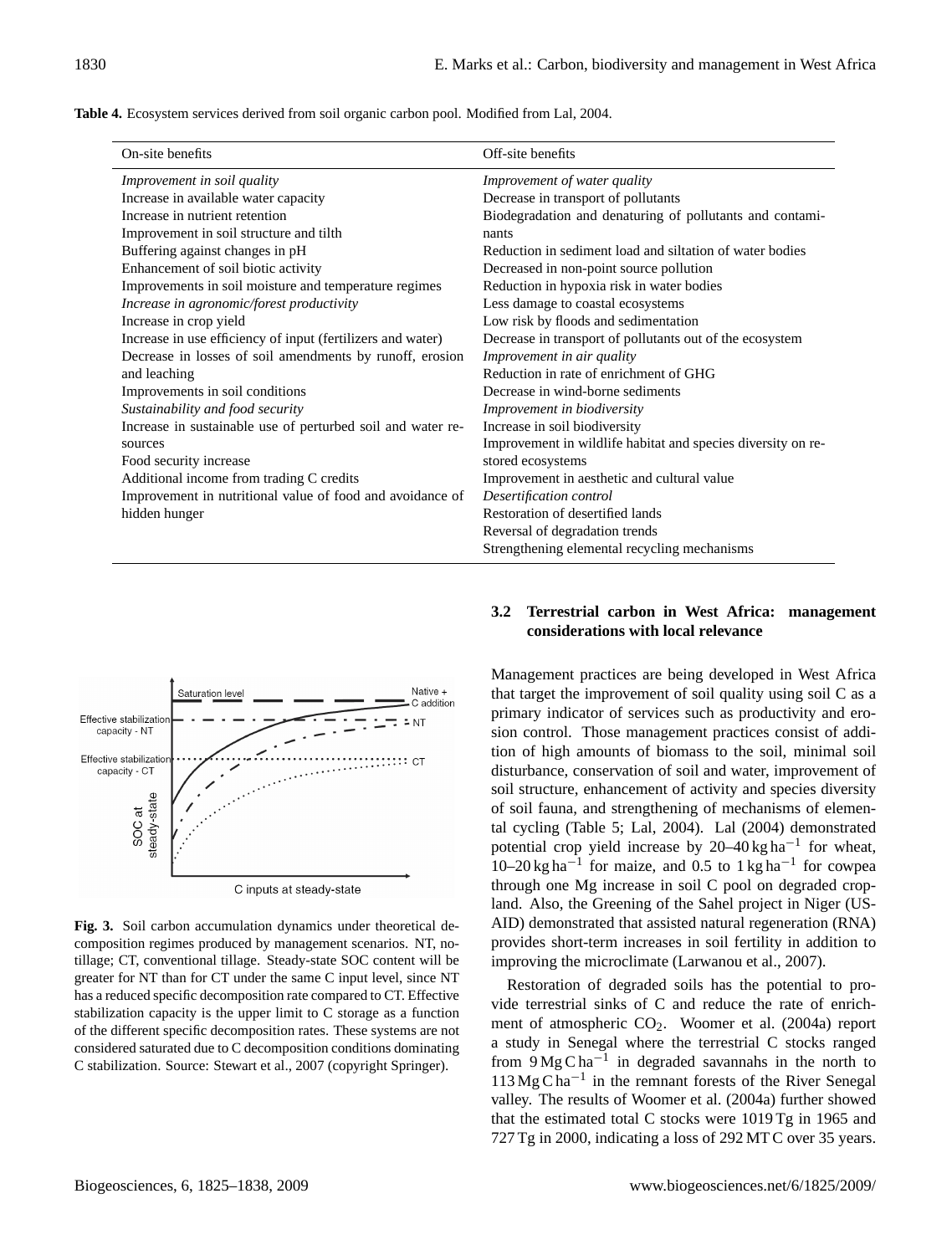| Technological options                                   | Humid tropical<br>climate               | Semi-arid tropical<br>climate |  |  |  |  |  |
|---------------------------------------------------------|-----------------------------------------|-------------------------------|--|--|--|--|--|
|                                                         | T C ha <sup>-1</sup> year <sup>-1</sup> |                               |  |  |  |  |  |
| Cropland                                                |                                         |                               |  |  |  |  |  |
| No-till/conservation tillage                            | $0.2 - 0.5$                             | $0.1 - 0.2$                   |  |  |  |  |  |
| Cover crops and elimination of bare fallow              | $0.1 - 0.2$                             | $0.05 - 0.1$                  |  |  |  |  |  |
| Manuring $(10-20 \text{ Mg ha}^{-1} \text{ year}^{-1})$ | $0.2 - 0.4$                             | $0.1 - 0.2$                   |  |  |  |  |  |
| Complex rotation with deep rooted plants                | $0.1 - 0.2$                             | $0.02 - 0.05$                 |  |  |  |  |  |
| Integrated pest management                              | $0.02 - 0.05$                           | $0.01 - 0.2$                  |  |  |  |  |  |
| Irrigation and water management                         |                                         | $0.2 - 0.4$                   |  |  |  |  |  |
| Agroforestry                                            | $0.2 - 0.5$                             | $0.1 - 0.2$                   |  |  |  |  |  |
| Rice paddies                                            | $0.2 - 0.5$                             | $0.05 - 0.1$                  |  |  |  |  |  |
| Grazing land                                            |                                         |                               |  |  |  |  |  |
| Improved pastures                                       | $0.5 - 1.0$                             | $0.1 - 0.2$                   |  |  |  |  |  |
| Fertility management                                    | $0.2 - 0.4$                             | $0.05 - 0.1$                  |  |  |  |  |  |
| Grazing management                                      | $0.4 - 0.6$                             | $0.1 - 0.2$                   |  |  |  |  |  |
| Forest land                                             |                                         |                               |  |  |  |  |  |
| Timber harvest                                          | $0.2 - 0.4$                             | $0.1 - 0.2$                   |  |  |  |  |  |
| Site preparation                                        | $0.1 - 0.2$                             | $0.05 - 0.1$                  |  |  |  |  |  |
| Improved species                                        | $0.4 - 0.8$                             | $0.1 - 0.2$                   |  |  |  |  |  |
| Stand management                                        | $0.1 - 0.2$                             | $0.05 - 0.1$                  |  |  |  |  |  |
| Degradated soils                                        |                                         |                               |  |  |  |  |  |
| Soil erosion by water                                   | $0.2 - 0.4$                             | $0.1 - 0.2$                   |  |  |  |  |  |
| Soil erosion by wind                                    |                                         | $0.05 - 0.1$                  |  |  |  |  |  |
| Salt affected soils                                     |                                         | $0.2 - 0.5$                   |  |  |  |  |  |
| Mine soils                                              | $0.2 - 0.4$                             | $0.1 - 0.2$                   |  |  |  |  |  |
| Wetland restoration                                     | $0.2 - 0.4$                             | $0.1 - 0.2$                   |  |  |  |  |  |

**Table 5.** Technological C-sequestration options for humid and semi-arid climates. Modified from Lal, 2004.

Strong differences in SOM between cropland and a remnant of Sudanian forest have also been reported in the savannah region in Northern Togo (Poch and Ubalde, 2006). Woomer et al. (2004b) also showed that the total system C at 40 cm soil depth in the Sahel of Senegal ranged between 12.0 and 31.2 Mg C ha<sup>-1</sup>, while the total SOC contents ranged between 11.6 and 25.3 Mg C ha<sup>-1</sup>.

Land degradation and nutrient mining is severe in the Sahelian countries where cereal production fell by 12.7 percent in 2000 (Pieri, 1995). The application of inorganic fertilizers is rare (8 kg ha<sup>-1</sup> relative to 107 kg ha<sup>-1</sup> in developing countries) and it is expected to remain low until 2030 (Tieszen et al., 2004). The SOC pool can be enhanced by the restoration of degraded soils, and the conversion to planted fallows, agroforestry, plantations, improved pastures and mulch farming (Lal, 2005). These practices are capable of sequestering C at a rate of  $100-1000 \text{ kg C} \text{ ha}^{-1} \text{ yr}^{-1}$ , compared to the total potential of SOC sequestration of 200–500 Tg C yr<sup>-1</sup> in tropical forest ecosystems. Unruh et al. (1993) found that the types of agroforestry that included fuelwood production had the most potential to accumulate C in sub-Saharan Africa and estimated values of between 6 and 23 Pg C, depending on the density of trees. However, if belowground biomass was included the potential for soils to accumulate C under agroforestry raised the estimates to between 8 and 54 Pg C. The accumulation of such amount of C could offset global emissions from fossil fuels for 1.7 to 9 years and African emissions for 20 to 125 years (Unruh et al., 1993). Certain management practices, such as contour cropping, significantly increased SOC in several west african agrosystems (Doumbia et al, 2009). The authors attribute this increase to reduced erosion, greater rainfall capture and increased growth due to higher soil moisture. Other practices, such as cereal residue incorporation, are also effective for the mitigation of C loss due to agriculture (Traoré et al., 2008). The increase of crop yields due to this practice is more noticeable in the sahelian than in the sudano-guinean zone, and it is attributed partly to a lower erosion rates and faster OM decomposition of the mulch layer in the latter (Buerkert et al., 2000). It is suggested that only 20% of the croplands and 10% of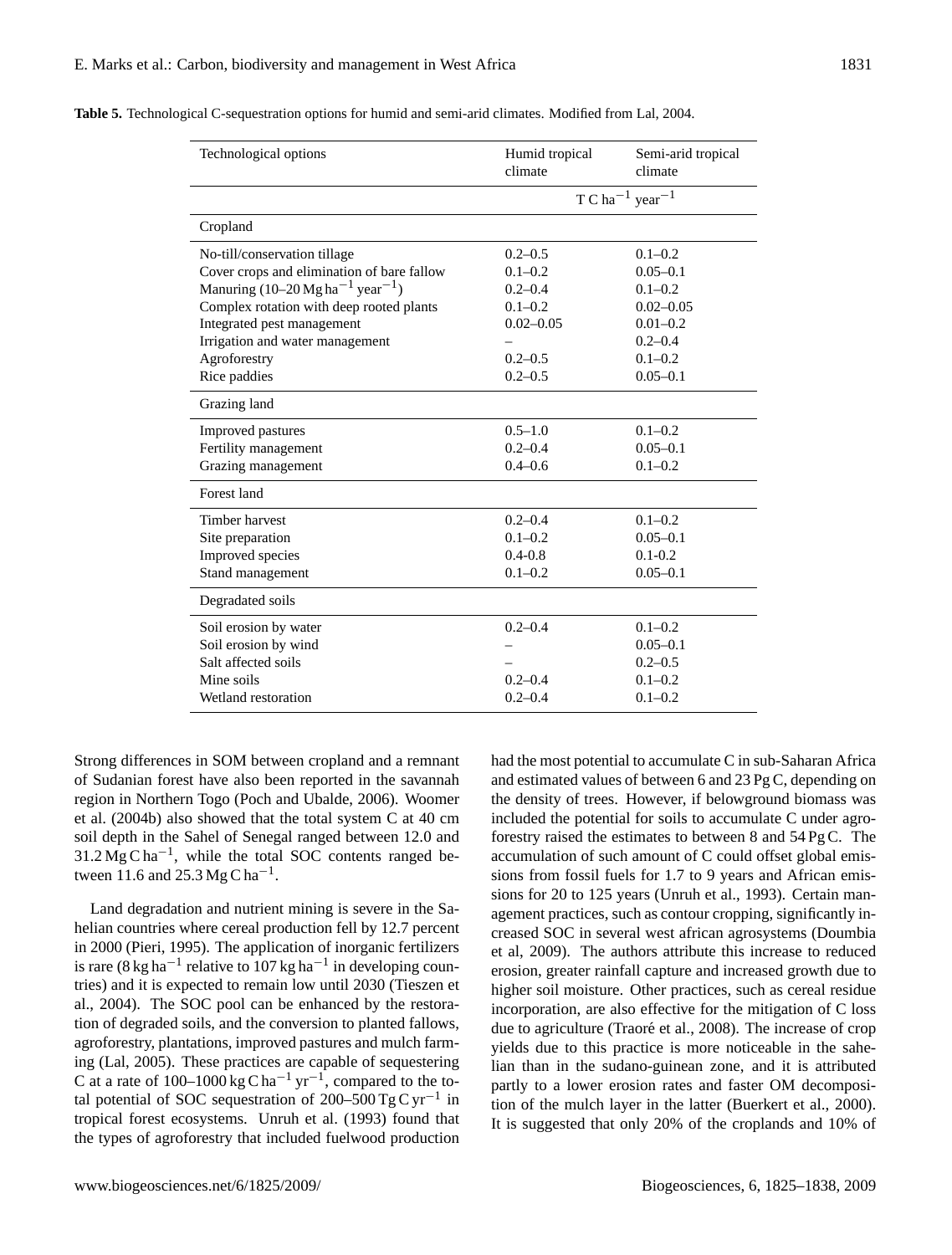grasslands in Africa can be subjected to improved management practices, which will result in the sequestration of 20 to 43 Tg C yr−<sup>1</sup> (Batjes, 2004).

The establishment of natural or improved fallow systems such as agroforestry has the potential of increasing SOC, with attainable rates of C sequestration in the range of 0.1 to 5.3 Mg C ha<sup>−1</sup> yr<sup>−1</sup> (Vågen et al., 2005). Vågen et al. (2005) reported that the addition of manure in combination with crop residues and no-till cultivation can attain C sequestration rates of  $0-0.36$  Mg C ha<sup>-1</sup> yr<sup>-1</sup>. They also found that that rates of C sequestration on permanent cropland in sub-Saharan Africa under improved cultivation systems (e.g. notill) range from  $0.2-1.5$  Tg C yr<sup>-1</sup>, while the attainable rates under fallow systems are 0.4–18.5 Tg C yr<sup>-1</sup> compared to the potential rates of sequestration of 28.5 Tg C yr<sup>-1</sup> in that region. Tschakert et al. (2004) used a biogeochemical model to simulate soil and biomass C over a period of 25 and 50 years that ranged between  $-0.31$  Mg C ha<sup>-1</sup> yr<sup>-1</sup> for a worst-case millet-sorghum rotation to +0.43 Mg C ha<sup>-1</sup> yr<sup>-1</sup> on intensively managed agricultural fields. Furthermore, a farmercentred ex-ante cost benefit analysis of 15 management and land use options, including agroforestry, reported net benefits ranging from  $-$ \$1400 to \$9600 Mg C<sup>-1</sup>. However, human disturbance in Senegal's Sahel Transition Zone accounted for only 22 percent of biomass C loss in 1993, suggesting that the effects of long-term Sahelian drought continue to play an overriding role in ecosystem change (Woomer et al., 2004b).

### **4 Biodiversity, ecosystem services, and soil carbon in West Africa**

Biodiversity has particular relevance for C sequestration and conservation in tropical zones and biodiversity hotspots, one of which is the Guinean forest zone of West Africa (Mittermeier, 2004). In this context, biodiversity protection in West Africa may serve keystone or rare species, but biodiversity also maintains and restores vital ecosystem services such as commodity production and hydrological services (Fischer et al., 2006). It has been suggested that synergy between the objectives of biodiversity protection and avoided deforestation mitigation may be one potential "win-win" scenario for a diverse group of stakeholders, and thus should be a first priority for C mitigation in developing countries (Diaz et al., 2001).

Biodiversity is related to sustainability and resilience of ecosystems and the provision of ecosystem goods and services (MA, 2005). Though ecologists are really just beginning to understand the mechanistic effects of diversity on ecosystem function (Reich et al., 1997; Mittelbach et al., 2001; Hooper et al., 2005) there is consensus that biodiversity underlies ecosystem services (Millenium Ecosystem Assessment, 2005; Rodriguez et al., 2006.; Kirwan et al., 2007), and that with biodiversity loss ecosystem function is threatened, as well as the goods and services ecosystems pro-



**Fig. 4.** The traits of dominant plants strongly influence C and minent ecosystems. Plants traits serve as determinants of the quality and quantity of resources that enter the soil and the key ecological processes in the decomposer subsystem driven by soil biota. These linkages between belowground and aboveground systems are tively in fertile (left) and negatively in infertile (right) ecosystems. Source: Diaz et al., 2007. eral nutrient cycling and thus C sequestration capacity in differexpected to feed back (dotted line) to the plant community posi-

vide (Chapin et al., 1997; Loreau et al., 2001; Hooper et al., 2005). Plant functional trait and species diversity may both be compromised under a scenario of climate change (de Bello et al. 2005; Sebastià, 2007; Sebastià et al., 2008).

productivity (NPP) as an integrated measure of ecosystem A relationship between soil C storage and species richness has been reported in experimental grassland systems (Tilman et al., 2006), in boreal forests (Hollingsworth et al., 2008), and in managed grasslands in the savannah region of Northern Togo (Sebastia et al., 2008). Previous studies on ` the ecosystem effects of biodiversity have used net primary function and ecosystem service provision (Costanza et al., 2007; Kirwan et al., 2007). Of particular relevance for tropical zones is the finding by Costanza and colleagues (2007) that biodiversity showed the strongest regulating effect on productivity in high-temperature zones.

However, functional diversity may be a stronger predictor of ecosystem processes than species number (Tilman et al., 1997; de Bello et al. 2006). Dominant ecosystem plant traits directly influence C sequestration potential via respiration by leaves, from woody material and litter, from soil roots, and microbial respiration which is influenced by litter quality with additional subsequent effects on the process of decomposition (Fig. 4; Schulze, 2006; De Deyn et al., 2008). Thus, functional trait diversity may have an effect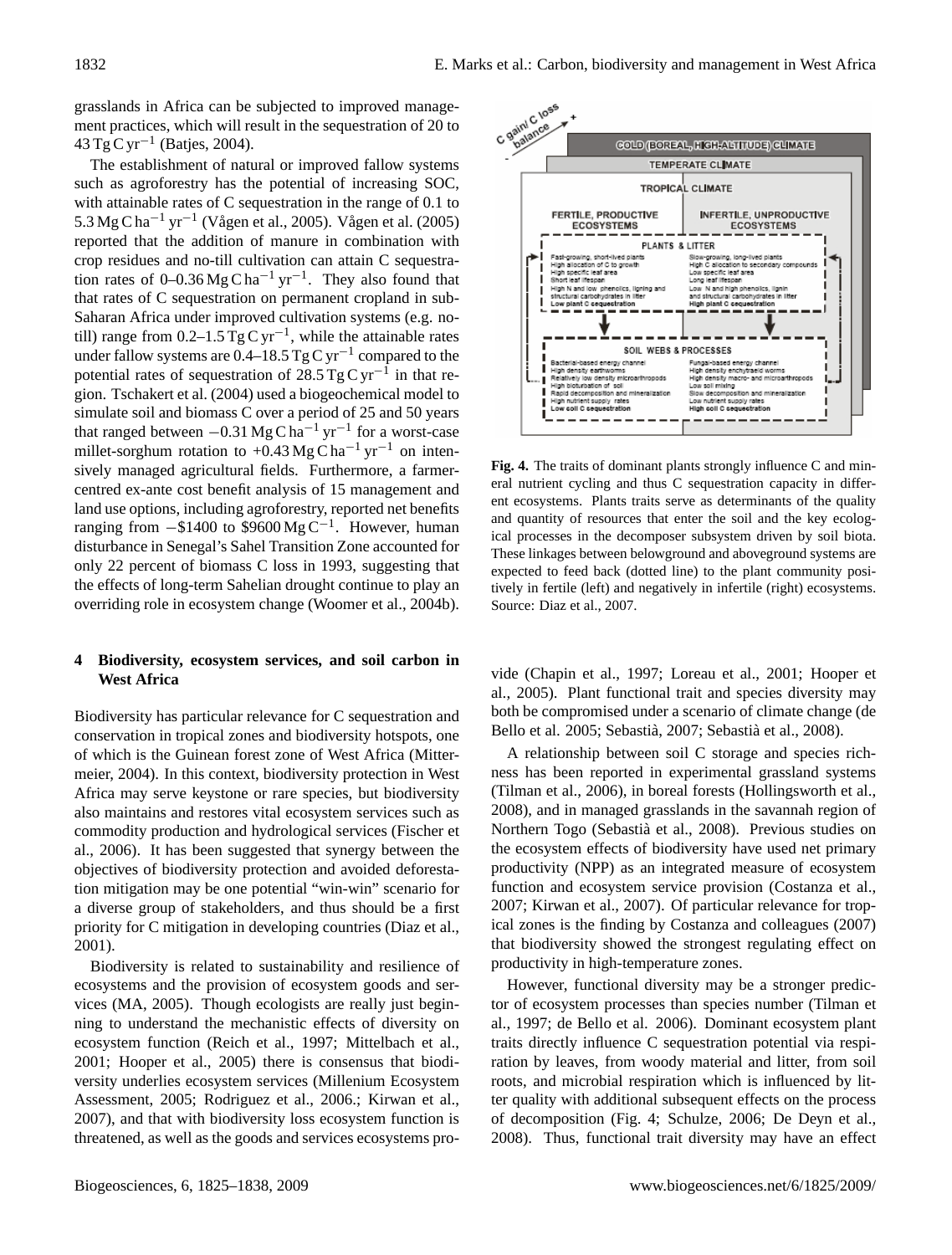on soil C storage through processes other than productivity, including decomposition and nutrient cycling. Shifts in plant guilds and functional types have been related to soil C storage (Fornara and Tilman, 2008) and nutrient dynamics (Sebastia, 2007) in ecosystems. `

The trait pool in West Africa is partly affected by sustained human intervention in the landscape over millennia, contributing to an observed "dominant ruderal strategy" in the distribution of vascular plants in Guinean forests associated with the toleration of open and dry conditions (Holmgren and Poorter, 2007). Human activities fracture forest and savannah ecosystems, favouring plant traits related to the colonization of open areas (Holmgren and Poorter, 2007). Changes in the plant community implies changes in the amount and quality of litter inputs to the soil, thus such shifts driven by land use can lead to low fertility and desertification (Milton and Dean, 1994; Ringius, 2002).

#### **5 The human footprint on SOC: management and land use in West Africa**

#### **5.1 Land use change and soil carbon evolution**

Deforestation in West Africa has led to increases in secondary savannahs (Badejo, 1998). Declines in soil fertility are also found as consequence of overgrazing, and management for livestock is associated with bush burning (Van der Werf, 1983; Adepetu, 1994). In particular, agriculture adds to CO2-driven climate risks because it favours SOM mineralization over sequestration (IPCC, 2007). Exposing the soil and breaking down soil aggregates puts SOC at the disposal of microbial activity and to the action of the atmospheric agents (Batjes and Bridges, 1992). This is the main process of liberation of  $CO<sub>2</sub>$  due to land use changes from forest and pasture to croplands and plantations, which are known to have high consequences in terms of soil C loss (Fig. 5; Guo and Gifford, 2002). Within the semi-arid region of Senegal known as the groundnut basin (dominated by sandy soils), agricultural expansion from north to south has resulted in a decline in SOC and nitrogen, and continued expansion of the traditional groundnut-millet cultivation system into woodlands may within 40 years result in a loss of up to  $1.1 \text{ kg C m}^{-2}$  (Elberling et al., 2003). While soil C levels are smaller in the drier northern areas, the absolute values of short-term losses of soil C are approximately the same (0.06 kg C m<sup>-2</sup> per year; Elberling et al., 2003). Despite the rapid losses of soil C in the region, the combination of modelling with land use classification estimated between 54 kg C ha<sup> $-1$ </sup> yr $^{-1}$  may be sequestered for the study area with ridge tillage, increased application of fertilizers, and residue management. Encouragingly, this is about onethird the rate of C sequestration used for large-scale estimates of C sequestration potential in West Africa (Doraiswamy et al., 2006).



(copyright Blackwell Publishing). **Fig. 5.** Soil carbon response to variation in land use. Mean and 95% confidence intervals are shown. Source: Guo and Gifford, 2002

#### **5.2 Fires, land degradation processes and soil carbon**

recalcitrant forms of coal, increase of the chemical fertility in Frequent fires and over-exploitation can lead to land degradation, a major constraint to African development. It is estimated that over 500 million hectares of land have undergone soil degradation since the 1950s which include 65% of agricultural land in Africa (GEF and IFAD, 2002). The impact of fires on SOM depends on the intensity of the fire and the distribution of SOM in depth. Although the direct effects entail a decrease of SOM and the liberation of  $CO<sub>2</sub>$ , this affects only the first centimetres of the soil, unless the fires recur with high frequency. The indirect effects in the medium and long term are, however, more important, and they can be positive for the storage of C (conversion of C of the biomass to acid soils that increases their production potential) or negative (increase of erosion, reduction of infiltration). The latter (negative) is the principal effect of fire in semiarid zones, where the fires occur often in forest grounds where the organic matter is in the surface horizons, in erodible areas, and where the climate does not favor the regeneration of the forests. The light fraction of SOM ( $<$ 50  $\mu$ m) may be comprised of up to 35% coal in soils experiencing slash and burn practices over long periods (Skjemstad et al., 2002). Soil erosion is associated with C emissions, although not all the implied mechanisms act in the same direction. The primary mechanisms of erosion are the liberation and transportation of the SOM by wind or water during which SOM is mineralized faster, which results in a decrease *in situ* of the physical, chemical and biological quality of the soil and therefore of its potential to sequester C (Table 6). The effects are a decrease in situ of the physical, chemical and biological quality of the soil and therefore of its potential to sequester C. However, depending on the place where the SOM is deposited the organic matter can be sequestered (sediments of lakes, reservoirs) or can be accumulated in certain soils improving their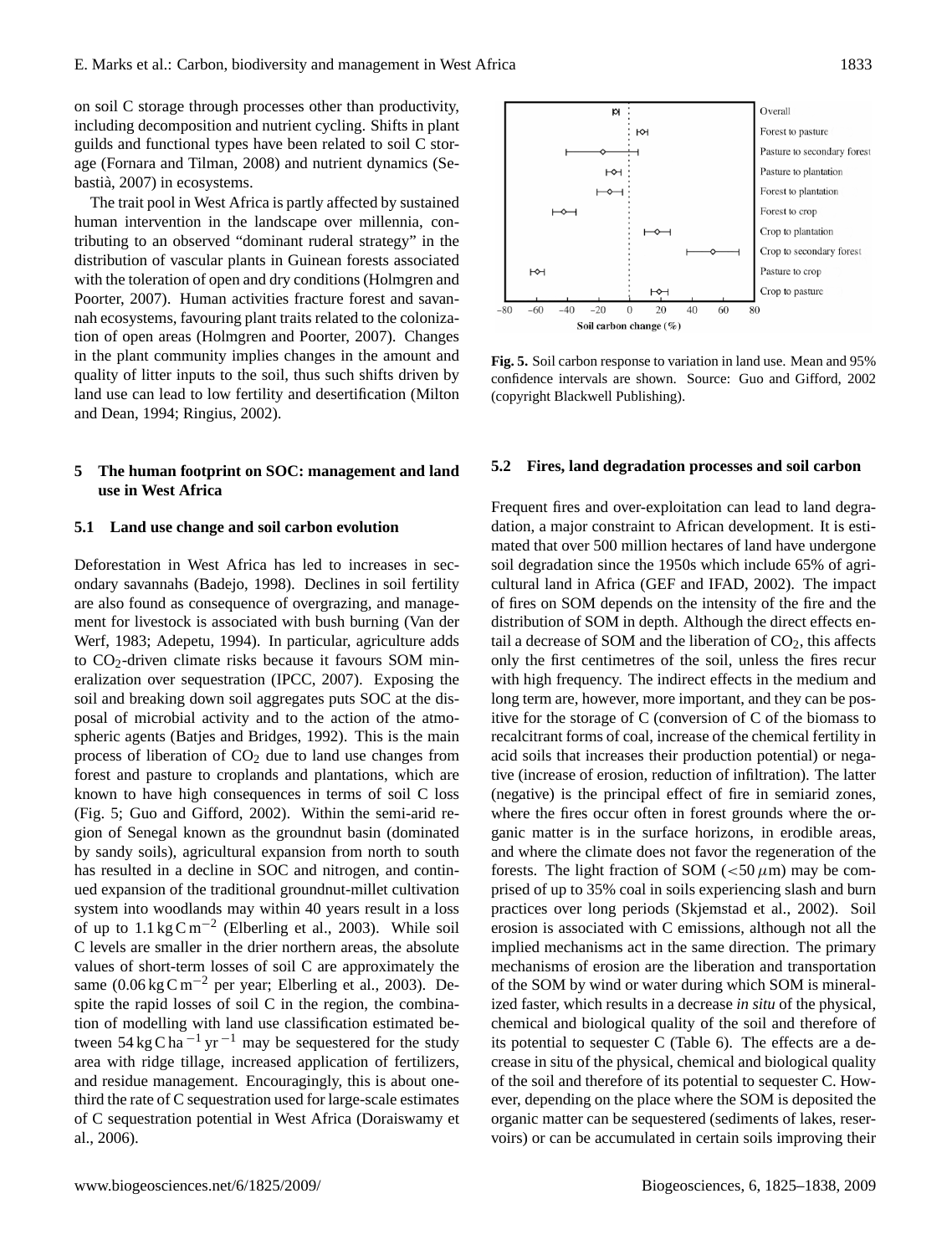|       | <b>Table 6.</b> Carbon deposits by rainfall, carbon losses by erosion, runoff and leaching, and carbon stock in the topsoil (30 cm) under natural |  |  |  |  |  |  |  |
|-------|---------------------------------------------------------------------------------------------------------------------------------------------------|--|--|--|--|--|--|--|
|       | and cropped field conditions, in runoff plots at Adiopodoumé, Korhogo (Ivory Coast) and Saria (Burkina Faso). Source: Roose and Bathès,           |  |  |  |  |  |  |  |
| 2001. |                                                                                                                                                   |  |  |  |  |  |  |  |

| Location                       | C deposits                                |         |        |                                                    | C losses |                                                |  |  |
|--------------------------------|-------------------------------------------|---------|--------|----------------------------------------------------|----------|------------------------------------------------|--|--|
|                                | by rainfall $kg^{-1}$ ha yr <sup>-1</sup> | Erosion | Runoff | Leaching<br>$kg$ ha <sup>-1</sup> yr <sup>-1</sup> | Total    | (topsoil $30 \text{ cm}$ ) kg ha <sup>-1</sup> |  |  |
| Adiopodoume (2100 mm rainfall) |                                           |         |        |                                                    |          |                                                |  |  |
| Sub-equatorial forest          | 155.6                                     | 13.0    | 1.2    | 73.9                                               | 88.1     | 45 670                                         |  |  |
| Cereals                        | 27.3                                      | 1801.0  | 64.8   | 7.0                                                | 1872.8   | 34 180                                         |  |  |
| Korogho (1300 mm rainfall)     |                                           |         |        |                                                    |          |                                                |  |  |
| Sudanian savannah              | 46.1                                      | 5.5     | 2.1    | 12.6                                               | 20.2     | 22 5 70                                        |  |  |
| Maize, with fertilizers        | 14.9                                      | 64.1    | 17.6   | 2.5                                                | 84.2     | 20583                                          |  |  |
| Saria (800 mm rainfall)        |                                           |         |        |                                                    |          |                                                |  |  |
| Sudano-sahelian savannah       | 22.4                                      | 22.4    | 1.1    | 1.5                                                | 11.1     | 14545                                          |  |  |
| Cereals                        | 11.2                                      | 11.2    | 5.4    | 0.3                                                | 115.4    | 13 20 5                                        |  |  |

quality (toeslopes, floodplains, deltas). These areas become sinks of C in so far as the organic matter remains there with periods of recurrence longer than those of the places where it was eroded. However, the erosion cannot be considered as a simple process of organic matter redistribution in the landscape since there are some irreversible losses by mineralization (Lal, 2001).

# **5.3 Soil carbon and socio-economic structure**

Soil C preservation in West Africa, as elsewhere, depends on socio-economic structures and well-designed support policy measures. In addition, stakeholders are key agents of change towards sustainable practices enhancing C conservation. In Senegal, local farming systems in Old Peanut Basin have embarked on different pathways of change to adapt to their evolving environment, despite some general trends of resource degradation (Tschakert and Tappan, 2004). A study in Ghana (Sagoe, unpublished doctoral dissertation) revealed that communities with strong social ties and networks are more likely to embrace land management activities that would improve SOC, biodiversity, and livelihood. Within the studied communities, common culture and kinship were found to be enabling factors, whereas communities with weak social ties were found to be less developed and unwelcoming to innovation. In assessing the real hazards of various households (Fig. 6), most household concerns (96%) were related to financial capital, followed by natural capital (40%) which includes land, soil productivity and biodiversity (Sagoe, unpublished doctoral dissertation).

Gender also played a key role in land use and land use change of households in the studied communities; male– headed households had greater access to human capital than the female–headed households. In the female-headed households, the majority of household heads were found to be single-parent divorcees, widows, or never-married persons,



hood assets. Impacts of Risks/Stressors on Types of Capital:  $F = Financial; N = Natural; H = Human; S = Social; P = Physical.$ Source: Sagoe, unpublished data. **Fig. 6.** Percentage distribution of real world hazards to liveli-

and these households cannot afford the human and financial capital needed for SOC interventions (Sagoe, unpublished doctoral dissertation).

productive ecosystems, in order to avoid inappropriate trade-Since any factor or process that influences land use would invariably affect SOC, social issues such as gender disparity in access to land, crop grown, ethnicity, cultures and financial implications must be considered. This may only be achieved if communities are included in the early stage of development-related decision-making or activity design. A "win-win" scenario that suits the goals of a diverse group of stakeholders will not emerge easily. Other constraints such as poverty and over-exploitation of forests needed to be considered in attempts to increase C sequestration in West African offs for food production or added social tensions or other risks (Perez et al., 2007; Tschakert et al., 2007). Participation or buy-in from local stakeholders may be the difference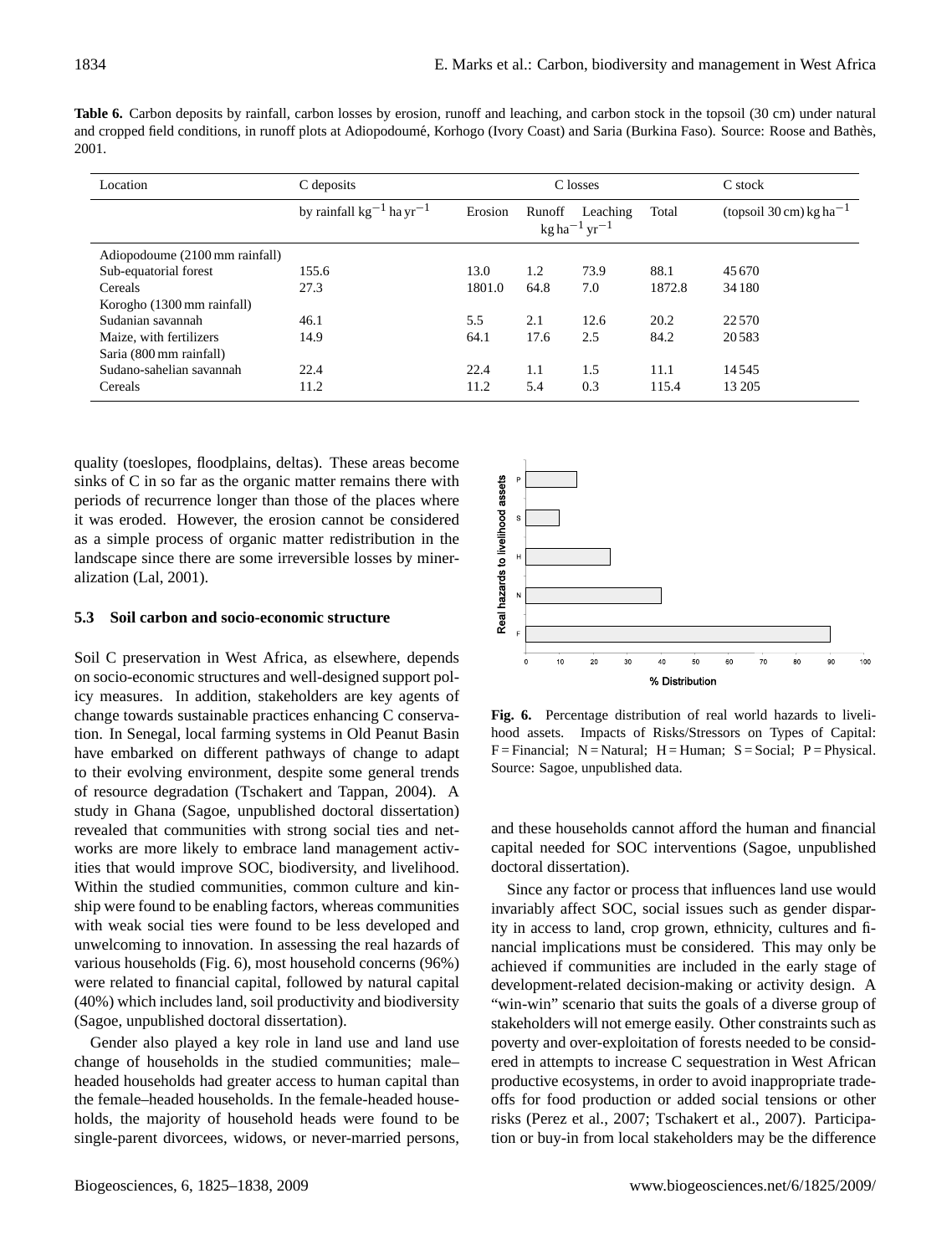between project success and failure in the long term (Diaz et al., 2001).

# **6 Concluding remarks**

The soil is the largest reservoir of C in the terrestrial carbon cycle. As such, understanding the spatial and temporal distribution of C sources and sinks in the terrestrial biosphere is crucial for countries to make informed decisions about limiting their emissions and also responding to other national development challenges like land degradation and food security. Soil scientists now recognize SOM as a major factor controlling the capacity of soil resources to deliver agricultural and environmental services and sustain human societies at both local (e.g. fertility maintenance) and global (e.g. mitigation of atmospheric C emissions) scales. As such, climate change mitigation programs in West Africa will have direct impacts in other sectors.

Sub-Saharan Africa has a high potential for C sequestration, largely in the opportunity to restore lands degraded by agricultural expansion, deforestation, erosion, and desertification. Strategies for soil C sequestration must be sensitive to the diversity of ecosystem types which range from Guinean rainforest to Sahelian broken savannah, and also to cultural and social factors that can either promote or hinder C conservation. Ethically, as well as practically, sustainable C sequestration policies should be built with the understanding that SOC and SOM provide important ecosystem services beyond  $CO<sub>2</sub>$  mitigation, and therefore that local and global ecosystem service provision will covary for some services. Given the diversity of environments, global policies must be reconstituted at a national scale in order to enable improved C storage. The policies must act locally at the scale of the small shareholder or village, and focus on the ecosystem services rather than on C sequestration solely.

In essence, the need addressed here is a synthesis of the commonalities shared between global and local goals, and it is hoped that this will aid future research and policy efforts on the conservation of soil C and biodiversity. What is advocated is applied work that specifically seeks to pair C sequestration for mitigation purposes with local development issues related to soil quality. We do not expect such "win-win" scenarios to emerge easily, but we continue to believe that such opportunities should, and do, exist.

*Acknowledgements.* We would like to acknowledge David Solano for his assistance to make this collaborative work possible, as well as other participants of the conference, *Climate, Carbon, and Cultures,* held in Saly, Senegal February 2008, for enriching us with their interdisciplinary expertise related to carbon in development in West Africa. Funding from the Agencia Española de Cooperación Internacional Para el Desarrollo made the work possible.

Edited by: F. Carswell

#### **References**

- Adepetu, J. A.: Soil fertility management and sustainable farming systems, National Agricultural Land Development Authority Workshop, Mena, Nigeria, 1994.
- Badejo, M. A.: Agroecological restoration of savanna ecosystems, Ecol. Eng., 10, 209–219, 1998.
- Bationo, A., Kihara, J., Vanlauwe, B., Waswa, B., and Kimetu, J.: Soil organic carbon dynamics, functions and management in West African agro-ecosystems, Agr. Syst., 94, 13–25, 2007.
- Batjes, N. H.: Total carbon and nitrogen in the soils of the world, Eur. J. Soil Sci., 47, 151–163, 1996.
- Batjes, N. H.: Options for increasing carbon sequestration in West African soils: An exploratory study with special focus on Senegal, Land Degrad. Dev., 12, 131–142, 2001.
- Batjes, N. H.: Estimation of soil carbon gains upon improved management within croplands and grasslands of Africa. Environ. Dev. Sustain., 6, 133–143, 2004.
- Batjes, N. H. and Bridges, E. M.: A review of soil factors and processes that control fluxes of heat, moisture and greenhouse gases. International Soil Reference and Information Centre, Wageningen, The Netherlends, 192 pp., 1992.
- Brümmer, C., Papen, H., Wassmann, R., and Brüggemann, N.: Fluxes of  $CH_4$  and  $CO_2$  from soil and termite mounds in south Sudanian savannaof Burkina Faso (West Africa), Global Biochem. Cy., 23, GB1001, doi:10.1029/2008GB003237, 2009.
- Buerkert, A., Bationo, A., and Dossa, K.: Mechanisms of residue mulch-induced cereal growth increases in West Africa, Soil Sci. Soc. Am. J., 64, 346–358, 2000.
- Canadell, J. G., Kirschbaum, M. U., Kurz, W. A., Sanz, M. J., Schlamadinger, B., and Yamagata, Y.: Factoring out natural and indirect human effects on terrestrial carbon sources and sinks, Environ. Sci. Policy, 10, 370–384, 2007.
- Chapin III, F. S., Walker, B. H., Hobbs, R. J., Hooper, D. U., Lawton, J. H., Sala, O. E., and Tilman, D.: Biotic control over the functioning of ecosystems, Science, 277, 500–504, 1997.
- Costanza, R., Fisher, B., Mulder, K., Liu, S., and Christopher, T.: Biodiversity and ecosystem services: a multi-scale empirical study of the relationship between species richness and net primary production, Ecol. Econ., 61, 478–491, 2007.
- Craswell, E. T. and Lefroy, R. D. B.: The role and function of organic matter in tropical soils, Nutr. Cycl. Agroecosys., 61, 7–18, 2001.
- de Bello, F., Leps, J., and Sebastia, M.-T.: Predictive value of plant ` traits to grazing along a climatic gradient in the Mediterranean, J. Appl. Ecol., 42, 824–833, 2005.
- de Bello, F., Leps, J., and Sebastia, M.-T.: Variations in species and ` functional plant diversity along climatic and grazing gradients, Ecography, 29, 801–810, 2006.
- De Deyn, G. B., Cornelissen, J. H., and Bardgett, R. D.: Plant functional traits and soil carbon sequestration in contrasting biomes, Ecol. Lett., 11. 516–531, 2008
- Diaz, S., Wardle, D. A., and Hector, A.: Incorporating biodiversity in climate change mitigation initiatives, Seasonally Dry Tropical Forest Symposium, Stanford, Palo Alto, USA, 2001.
- Diaz, S., Lavorel, S., de Bello, F., Quetier, F., Grigulis, K., and Robson, T. M.: Incorporating plant functional diversity effects in ecosystem service assessments, P. Natl. Acad. Sci. USA, 104, 20684–20689, 2007.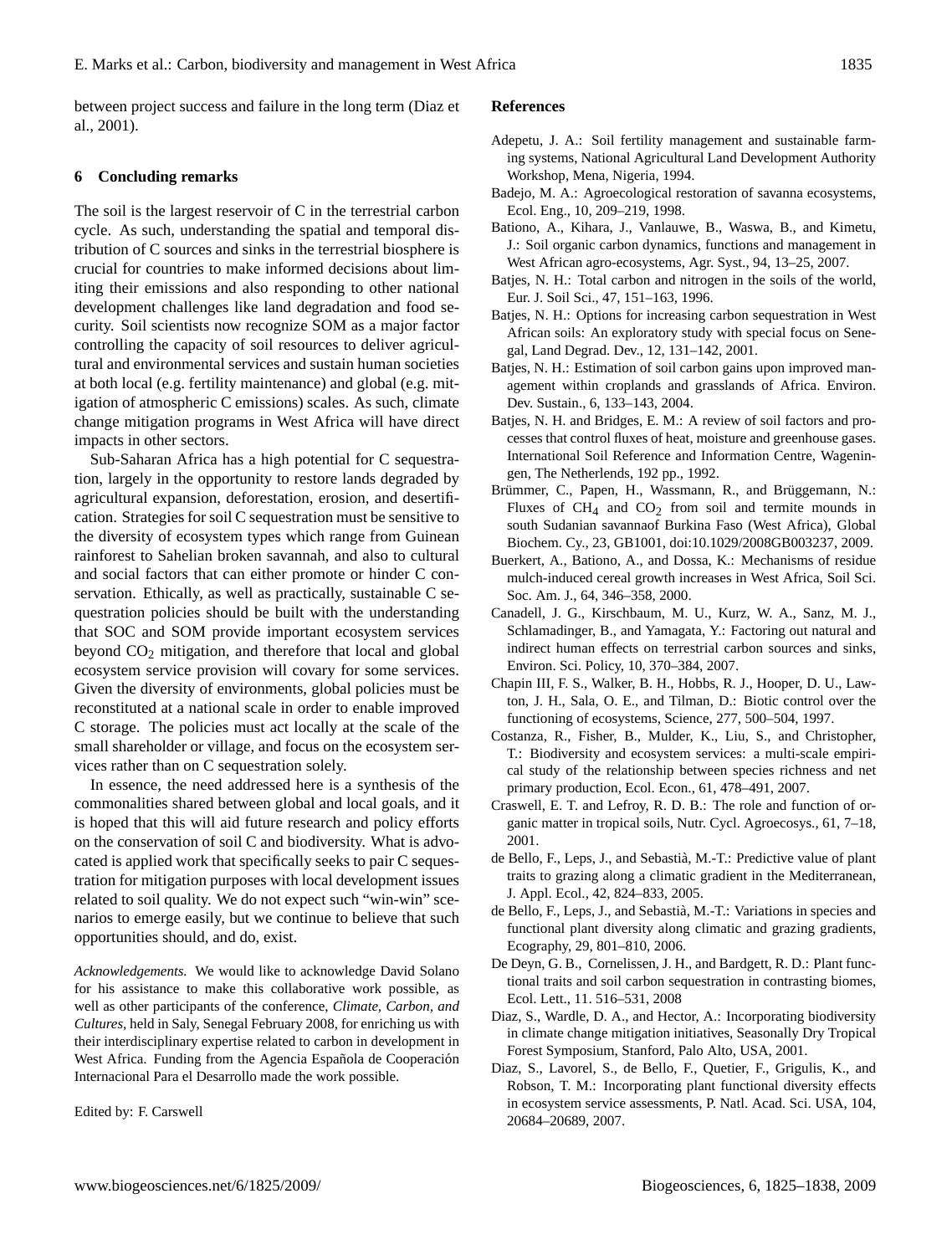- Doraiswamy, P. C., McCarty, G. W., Hunt, J., Yost, R. S., Doumbia, M., and Franzluebbers, A. J.: Modeling soil carbon sequestration in agricultural lands of Mali, Agr. Syst., 94, 63–74, 2006.
- Doumbia, M., Jarju, A., Sène, M., Traoré, K., Yost, R., Kablan, R., Brannan, K., Berthe, A., Yamoah, C., Querido, A., Traoré, P. C. S., and Ballo, A.: Sequestration of organic carbon in West African soils by Amenagement en Courbes de Niveau, Agron. ´ Sustain. Dev., 29, 267–275, 2008.
- Elberling, B., Toure, A., Rasmussen, K.: Changes in soil organic matter following groundnut-millet cropping at three locations in semi-arid Senegal, West Africa, Agr. Ecosyst. Environ., 96, 37- 47, 2003.
- Eswaran, H., Reich, P. F., Kimble, J. M., Beinroth, F., Padmanabhan E., and Moncharoen, P.: Global carbon stocks, in: Global climate change and pedogenic carbonates, edited by: Lal R., Kimble J. M., Eswaran H., Stewart B. H., Lewis, Boca Raton, USA, 15–26, 1999.
- Eswaran, H., van den Berg, E., and Reich, P.: Organic carbon in soils of the world, Sol. Sci. Soc. Am. J., 57, 192–154, 1993.
- Friedlingstein, P., Cadule, P., Piao, S. L., Ciais, P., and Sitch, S.: The African contribution to the global climate-carbon cycle feedback of the 21st century, Biogeosciences Discuss., 5, 4847–4866, 2008,

[http://www.biogeosciences-discuss.net/5/4847/2008/.](http://www.biogeosciences-discuss.net/5/4847/2008/)

- GEF (Global Environment Facility), and IFAD (International Fund for Agricultural Development), Tracking land degradation and desertification, GEF and IFAD Partnership, 2002.
- Giardina, C. P. and Ryan M. G.: Evidence that decomposition rates of organic carbon in mineral soil do not vary with temperture, Nature, 404, 858–861, 2000.
- Guo, L. B. and Gifford, R. M.: Soil carbon stocks and land use change: a meta analysis, Glob. Change Biol., 8, 345–360, 2002.
- Hien, E., Ganry, F., and Oliver, R.: Carbon sequestration in a savannah soil in southwestern Burkina as affected by cropping and cultural practices, Arid Land Res. Manag., 20, 133–146, 2006.
- Holmgren, M. and Poorter, L.: Does a ruderal strategy dominate the endemic flora of the West African forests?, J. Biogeogr., 34, 1100–1111, 2007.
- Hollingsworth, T. N., Schuur, E. A. G., Chapin III, F. S., and Walker, M. D.: Plant community composition as a predictor of regional soil carbon storage in Alaskan boreal black spruce ecosystems, Ecosystems, 11, 629–642, 2008.
- Hooper, D. U., Chapin III, F. S., Ewel, J. J., Hector, A., Inchausti, P., Lavorel, S., Lawton, J. H., Lodge, D. M., Loreau, M., Naeem, S., Schmid, B., Setala, H., Symstad, A. J., Vandermeer, J., and Wardle, D. A.: Effects of biodiversity on ecosystem functioning: A consensus of current knowledge, Ecol. Monogr., 75, 3–35, 2005.
- Houghton, R. A., Boone, R. D., Fruci, J. R., Hobbie, J. E., Melillo, J. M., Palm, C. A., Peterson, B. J., Shaver, G. R., Woodwell, G. M., Moore, B., Sloke, D. L., and Myers, N.: The flux of carbon from terrestrial ecosystems to the atmosphere in 1980 due to changes in land use: geographic distribution of the global flux, Tellus, 39(B), 122–139, 1987.
- IPCC (Intergovernmental Panel on Climate Change): Climate change 2007: impacts, adaptation and vulnerability: Working Group II contribution to the Fourth Assessment Report of the IPCC Intergovernmental Panel on Climate Change, IPCC Secretariat, 1000 pp., 2007.
- Jenik, J.: The Dahomey gap: an important issue in african phytogeography, Memoirs of the Society for Biogeography, 3, 125– 133, 1994.
- Jordan C. F.: Productivity of tropical rain forest ecosystems and the implications for their use as future wood and energy sources, in: Tropical rain forest ecosystems, edited by: Golley F. B., Lieth H., Werger M. J. A., Elsevier Scientific Pub. Co., New York, USA, 117–132, 1983.
- Kirschbaum, M. U. F.: The temperature dependence of soil organic matter, and the effect of global warming on soil organic C storage, Soil Biol. Biochem. 27, 753–760, 1995.
- Kirwan, L., Luescher, A., Sebastia, M.-T., Finn, J. A., Collins, R. ` P., Porqueddu, C., Helgadottir, A., Baadshaug, O. H., Brophy, C., Coran, C., Dalmannsdottir, S., Delgado, I., Elgersma, A., Fothergill, M., Frankow Lindberg, B. E., Golinski, P., Grieu, P., Gustavsson, A. M., Hoglind, M., Huguenin Elie, O., Iliadis, C., Jorgensen, M., Kadziuliene, Z., Karyotis, T., Lunnan, T., Malengier, M., Maltoni, S., Meyer, V., Nyfeler, D., Nykanen, K. P., Parente, J., Smit, H. J., Thumm, U., and Connolly, J.: Evenness drives consistent diversity effects in intensive grassland systems across 28 European sites, J. Ecol., 95, 530–539, 2007.
- Lal, R. and Bruce, J. P.: The potential of world cropland soils to sequester C and mitigate the greenhouse effect, Environ. Sci. Pol., 2, 177–185, 1999.
- Lal, R.: Potential of desertification control to sequester carbon and mitigate the greenhouse effect, Clim. Change, 51, 35–72, 2001.
- Lal, R.: The potential of soils of the tropics to sequester carbon and mitigate the green house effect, Adv. Agron., 76, 1–30, 2002.
- Lal, R.: Global potential of soil carbon sequestration to mitigate the greenhouse effect, Crit. Rev. Plant Sci., 22, 151–184, 2003.
- Lal, R.: Soil carbon sequestration impacts on global climate change and food security, Science, 304, 1623–1627, 2004.
- Lal, R.: Soil carbon sequestration in natural and managed tropical forest ecosystems, J. Sustainable Forestry, 21, 1–30, 2005.
- Larwanou, M., Abdoulaye, M., and Reij, C.: Etude de la régénération naturelle assistée dans la région de Zinder (Niger), USAID/EGAT, IRG, Washington, USA, 56 pp., 2006.
- Latham, M. and Dugerdil, M.: Contribution à l'étude de l'influence du sol sur la végétation au contact forêt-savane dans l'ouest et le centre de la Côte d'Ivoire, Adansonia, 2, 553–576, 1970.
- Liu, S., Kaire, M., Wood, E., Diallo, O., and Tieszen, L. L.: Impacts of land use and climate change on carbon dynamics in southcentral Senegal, J. Arid. Environ., 59, 583–604, 2004.
- Loreau, M., Naeem, S., Inchausti, P., Bengtsson, J., Grime, J. P., Hector, A., Hooper, D. U., Huston, M. A., Raffaelli, D., Schmid, B., Tilman, D., and Wardle, D. A.: Biodiversity and ecosystem functioning: current knowledge and future challenges, Science, 294, 804–808, 2001.
- Millennium Ecosystem Assessment: Ecosystems and human wellbeing, Island Press, Washington DC, USA, 137 pp., 2005.
- Milton, S. J. and Dean, W. R.: A conceptual model of arid rangeland degradation, Bioscience, 44, 70–76, 1994.
- Mittelbach, G. G., Steiner, C. F., Scheiner, S. M., Gross, K. L., Reynolds, H. L., Waide, R. B., Willig, M. R., Dodson, S. I., and Gough, L.: What is the observed relationship between species richness and productivity?, Ecology, 82, 2381–2396, 2001.
- Mittermeier, R. A.: Hotspots revisited, Cemex, Mexico City, Mexico, 392 pp., 2004.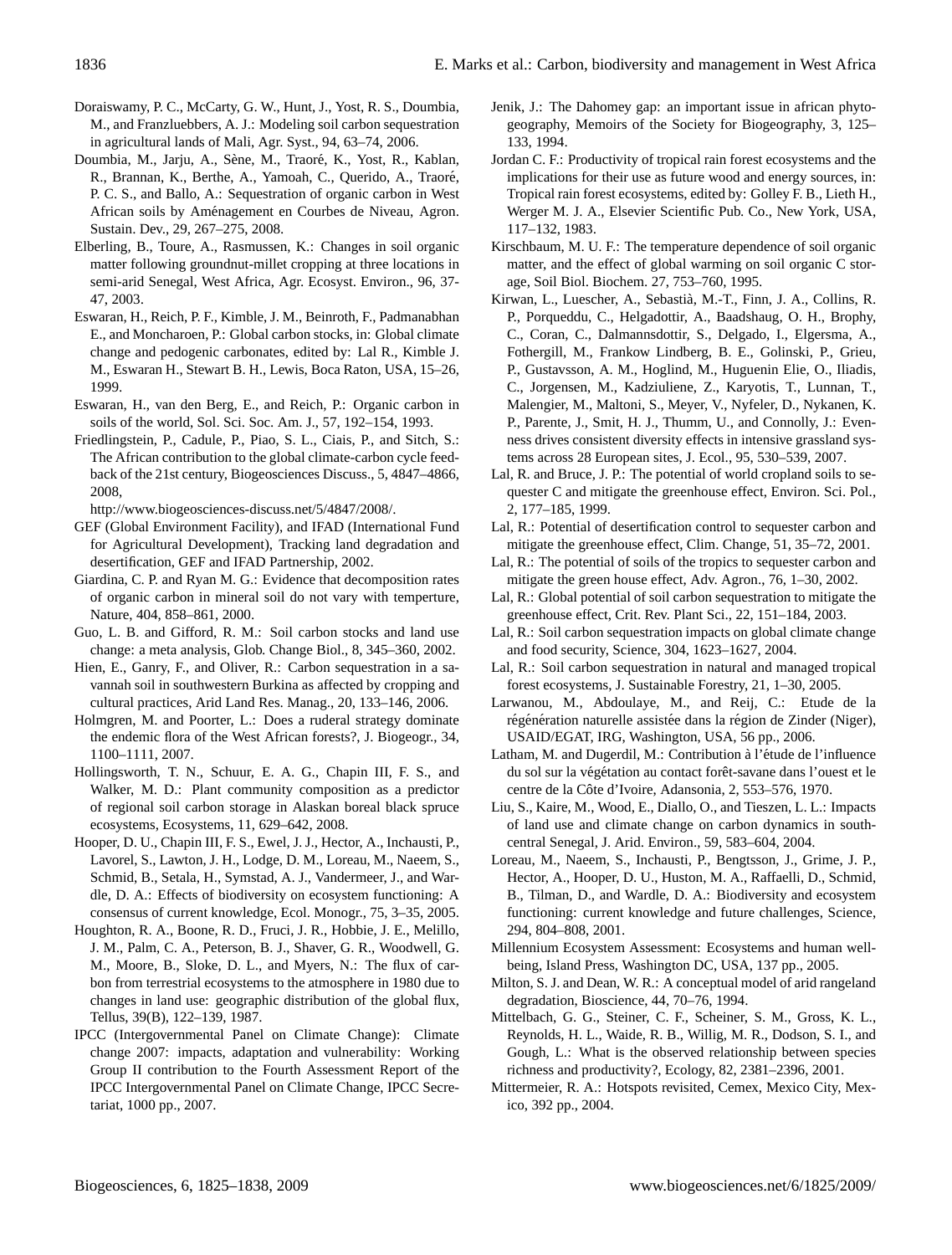- Niasse, M., Afouda, N., and Amani, A.: Reducing West Africa's vulnerability to climate impacts on water resources, wetlands and desertification. Elements for a regional strategy for preparedness and adaptation, IUCN-The World Conservation Union, 66 pp., 2004.
- Palm, C. A., Myers, R. J. K., and Nandwa, S. M.: Combined use of organic and inorganic nutrient sources for soil fertility maintenance and replenishment, in: Replenishing soil fertility in Africa, edited by: Buresh R. J., Sanchez P. A., Calhoun F., SSSA, Spec. Pub. 51. Madison, WI, SSSA, 47–61, 1997.
- Parton, W., Tappan, G., Ojima, D., and Tschakert P.: Ecological impact of historical and future land-use patterns in Senegal, J. Arid Environ, 59, 605–623, 2004.
- Paustian, K., Andrén, O., Janzen, H. H., Lal, R., Smith, P., Tian, G., Tiessen, H., Van Noordwijk, M., and Woomer, P. L.: Agricultural soils as a sink to mitigate  $CO<sub>2</sub>$  emissions, Soil Use Manage., 13, 230–244, 1997.
- Perez, C., Roncoli, C., Neely, C., and Steiner, J. L.: Can carbon sequestration markets benefit low-income producers in semi-arid Africa? Potentials and challenges, Agr. Syst., 94, 2—12, 2007.
- Pieri, C.: Long-Term Soil Management Experiments in Semiarid Francophone Africa. RC Press, Boca Raton, FL, USA, 225–266, 1995.
- Poch, R. M. and Ubalde, J. M.: Diagnostic of degradation processes of soils from northern Togo (West Africa) as a tool for soil and water management, Workshop IC-PLR 2006, 2006.
- Raupach, M. R., G. Marland, P. Ciais, C. Le Quéré, J. G. Canadell, and C. B. Field.: Global and Regional drivers of accelerating CO2 emissions. P. Natl. Acad. Sci. USA, 104(24), 10288–10293, 2007.
- Reich, P., Walters, M. B., and Ellsworth, D. S.: From tropics to tundra: Global convergence in plant functioning, P. Natl. Acad. Sci. USA, 94, 13730–13734, 1997.
- Ringius, L.: Soil carbon sequestration and the CDM: Opportunities and challenges for Africa, Clim. Change, 54, 471–495, 2002.
- Rodriguez, J. P., Beard, T. D., Bennett, E. M., Cumming, G. S., Cork, S. J., Agard, J., Dobson, A. P., and Peterson, G. D.: Tradeoffs across space, time, and ecosystem services, Ecol. Soc., 11(1), art. no. 28, 2006.
- Roose, E. and Bathes, B.: Organic matter management for soil conservation and productivity restoration in Africa: a contribution from Francophone research, Nutr. Cycl. Agroecosys., 61, 159– 170, 2001.
- Rustad, L. E., Campbell, J. L., Marion G. M., Norby, R. J., Mitchell, M. J., Hartley, A. E., Cornelissen, J. H. C., and Gurevitch J.: A meta-analysis of the response of soil respiration, net nitrogen mineralization, and aboveground plant growth to experimental ecosystem warming, Oecologia 126, 543–562, 2001.
- Schlesinger, W. H.: Carbon sequestration in soils: some cautions amidst optimism, Agr. Ecosyst. Environ., 82, 121–127, 2000.
- Schulze, E. D.: Biological control of the terrestrial carbon sink, Biogeosciences, 3, 147–166, 2006,

[http://www.biogeosciences.net/3/147/2006/.](http://www.biogeosciences.net/3/147/2006/)

- Sebastia, M.-T.: Plant guilds drive biomass response to global ` warming and water availability in subalpine grassland, J. Appl. Ecol., 44, 158–167, 2007.
- Sebastia, M.-T., Kirwan, L., and Connolly, J.: Strong shifts in plant ` diversity and vegetation composition in grassland shortly after climatic change, J. Veg. Sci., 19, 299–306, 2008.

Sebastia, M.-T., Marks, E., and Poch, R. M.: Soil carbon and plant ` diversity distribution at the farm level in the savannah region of Northern Togo (West Africa), Biogeosciences Discuss., 5, 4107- 4127, 2008,

[http://www.biogeosciences-discuss.net/5/4107/2008/.](http://www.biogeosciences-discuss.net/5/4107/2008/)

- Skjemstad, J. O., Reicosky, D. C., Wilts, A. R., and McGowan, J. A.: Charcoal carbon in US agricultural soils, Sol. Sci. Soc. Am. J., 66, 1249–1255, 2002.
- Smaling, E. and Dixon, J.: Adding a soil fertility dimension to the global farming systems approach, with cases from Africa, Agr. Ecosyst. Environ., 116, 15–26, 2006.
- Stewart, C. E., Paustian, K., Conant, R. T., Plante, A. F., and Six, J.: Soil carbon saturation: concept, evidence and evaluation, Biogeochemistry, 86, 19–31, 2007.
- Thornley, J. H. M. and Cannell, M. G. R.: Soil carbon storage response to temperature: an hypothesis, Ann. Bot.-London, 87, 591–598, 2001.
- Tiessen, H., Feller, C., Sampaio, E. V. S. B., and Garin, P.: Carbon sequestration and turnover in semiarid savannas and dry forest, Clim. Change, 40, 105–117, 1998.
- Tieszen, L. L., Tappan, G. G. and Touré, A.: Sequestration of carbon in soil organic matter in Senegal: an overview, J. Arid Environ., 59, 409–425, 2004.
- Tilman, D., Wedin, D., and Knops, J.: Productivity and sustainability influenced by biodiversity in grassland ecosystems, Nature 379, 718–720, 1996.
- Tilman, D., Hill, J., and Lehman, C. L.: Carbon-negative biofuels from low-input high-diversity grassland biomass, Science, 314, 1598–1600, 2006.
- Traoré, P. C. S., Bostick, W. M., Jones, J. W., Koo, J., Goïta, K., and Bado, B. V.: A simple soil organic model for biomass data assimilation in community-level carbon contracts, Ecol. Appl., 18, 624–636, 2008.
- Trumbore, S. E.: Potential responses of soil organic carbon to global environmental change, P. Natl. Acad. Sci. USA, 94, 8284–8291, 1997.
- Tschakert, P.: Environmental services and poverty reduction: options for smallholders in the Sahel, Agr. Syst., 94, 75–86, 2007.
- Tschakert, P., Khouma, M., and Sene, M.: Biophysical potential for soil carbon sequestration in agricultural systems of the Old Peanut Basin of Senegal, J. Arid. Environ., 59, 511–533, 2004.
- Tschakert, P. and Tappan, G.: The social context of carbon sequestration: considerations from a multi-scale environmental history of the Old Peanut Basin of Senegal, J. Arid Environ., 59, 535– 564, 2004
- UNEP (United Nations Environment Programme): Global environment outlook: environment for development, United Nations Environment Program Office, Nairobi, 2007.
- Unruh, J. D., Houghton, R. A., and Lefebvre, P. A.: Carbon storage in agroforestry: an estimate for sub-Saharan Africa, Climate Res., 3, 39–52, 1993.
- Vagen, T. G., Lal, R., and Singh, B. R.: Soil carbon sequestration in sub-Saharan Africa: a review, Land Degrad. Dev., 16, 53–71, 2005.
- Van der Werf, E. J.: Ecologically sustainable agriculture as an effective means to combat desertification in tropical Africa: the case of agriculture in Accra Plains (Ghana). Stichting Mondiaal Alternatief, Zandvoort, 25 pp., 1983.
- White, F.: Vegetation of Africa: a descriptive memoir to accom-